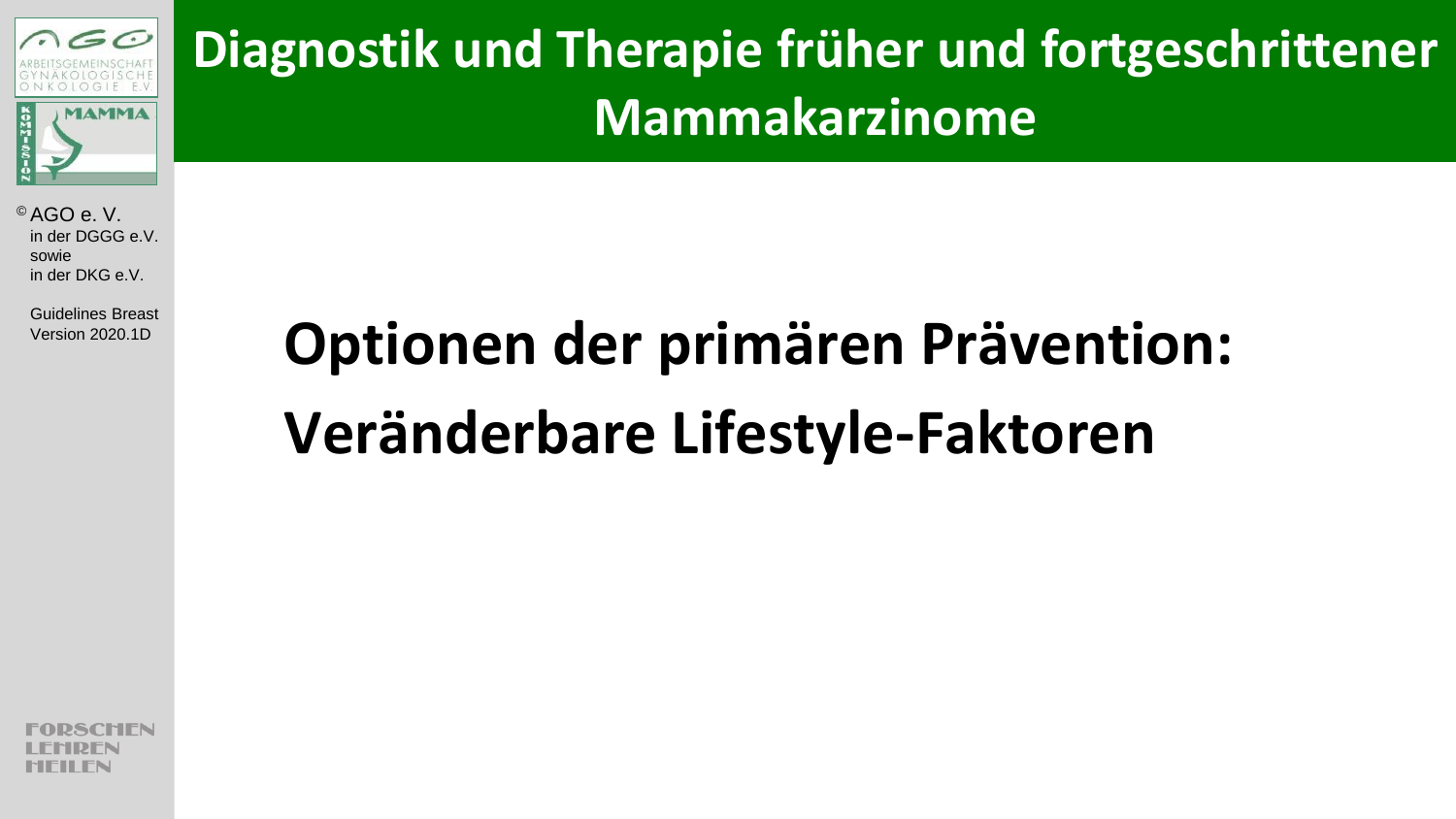

### **Prävention**

© AGO e. V. in der DGGG e.V. sowie in der DKG e.V.

> Guidelines Breast Version 2020.1D

### **Versionen 2011–2019:**

**Dall / Diel / Gerber / Hanf / Maass / Mundhenke / Solbach / Solomayer / Thomssen / von Minckwitz**

 **Version 2020: Dall / Mundhenke**

www.ago-online.de

SCHEN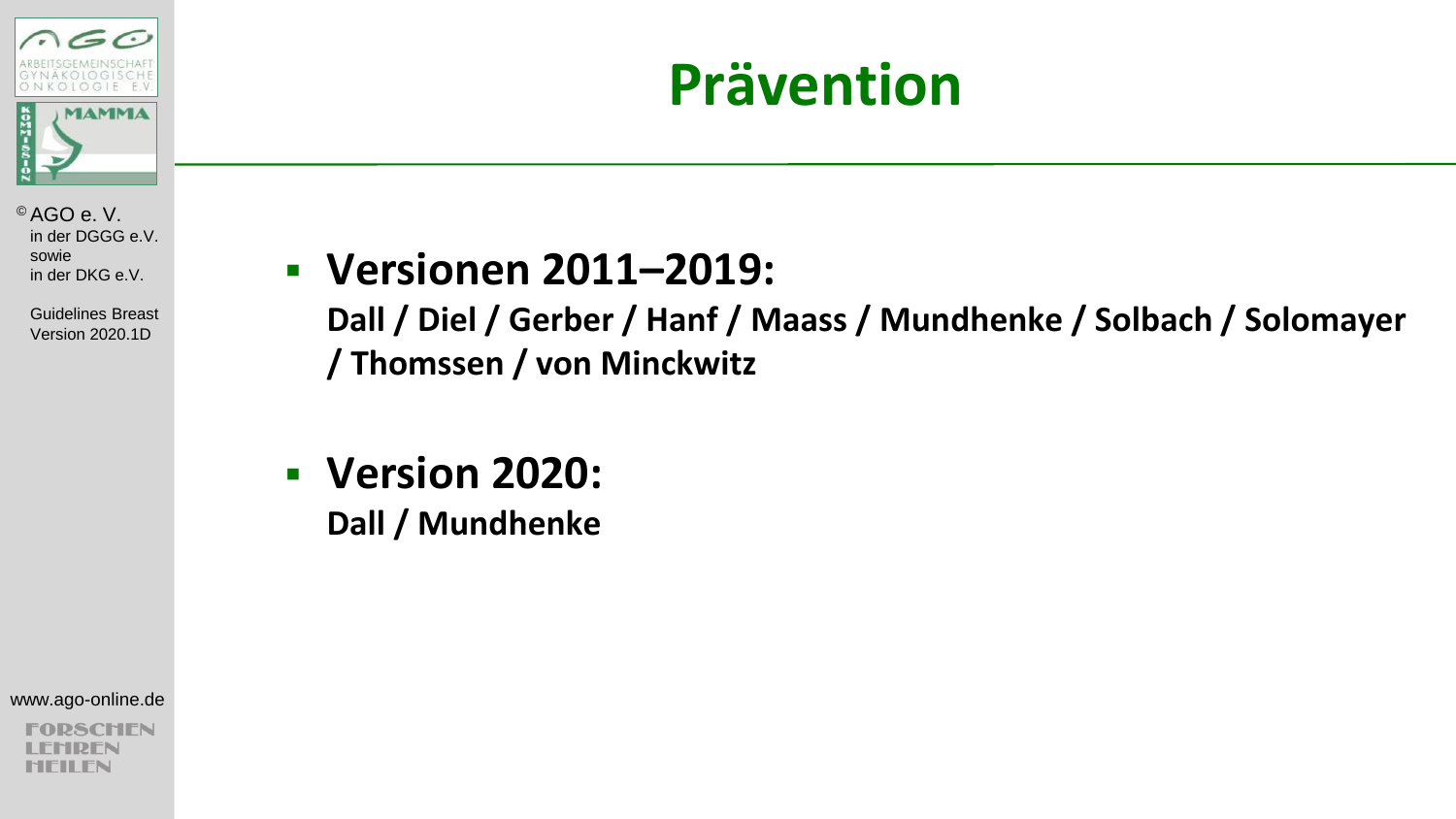

 Guidelines Breast Version 2020.1D

www.ago-online.de

CHEN

# **Risikofaktoren für Brustkrebs 1**

- **Höheres Alter**
- **Genetisches Risiko**
- **Familiäre Krebsanamnese**
- **Persönliche Brustanamnese**
	- **Nicht-proliferative Läsionen**
	- **Proliferative Läsionen +/- Atypien**
	- **Hochrisikoläsionen (ADH, LIN)**
	- **Brustkrebs (DCIS, Inv. MaCa)**
- **Brustdichte**
- **Thoraxbestrahlung**
- **Typ II Diabetes mellitus**
- **Anzahl der Menstruationszyklen im Laufe des Lebens**
	- **frühe Menarche, späte Menopause**
- **EXECUTE:** Mütterliche Schwangerschafts-**Faktoren (z.B. Präeklampsie => Risikoreduktion) und geringe körperliche Aktivität während der Schwangerschaft (Risikoerhöhung)**

### **Sozial definierte Risikofaktoren**

- **Geringe Geburtenzahl oder keine Schwangerschaft**
- **Höheres Alter bei erster Geburt**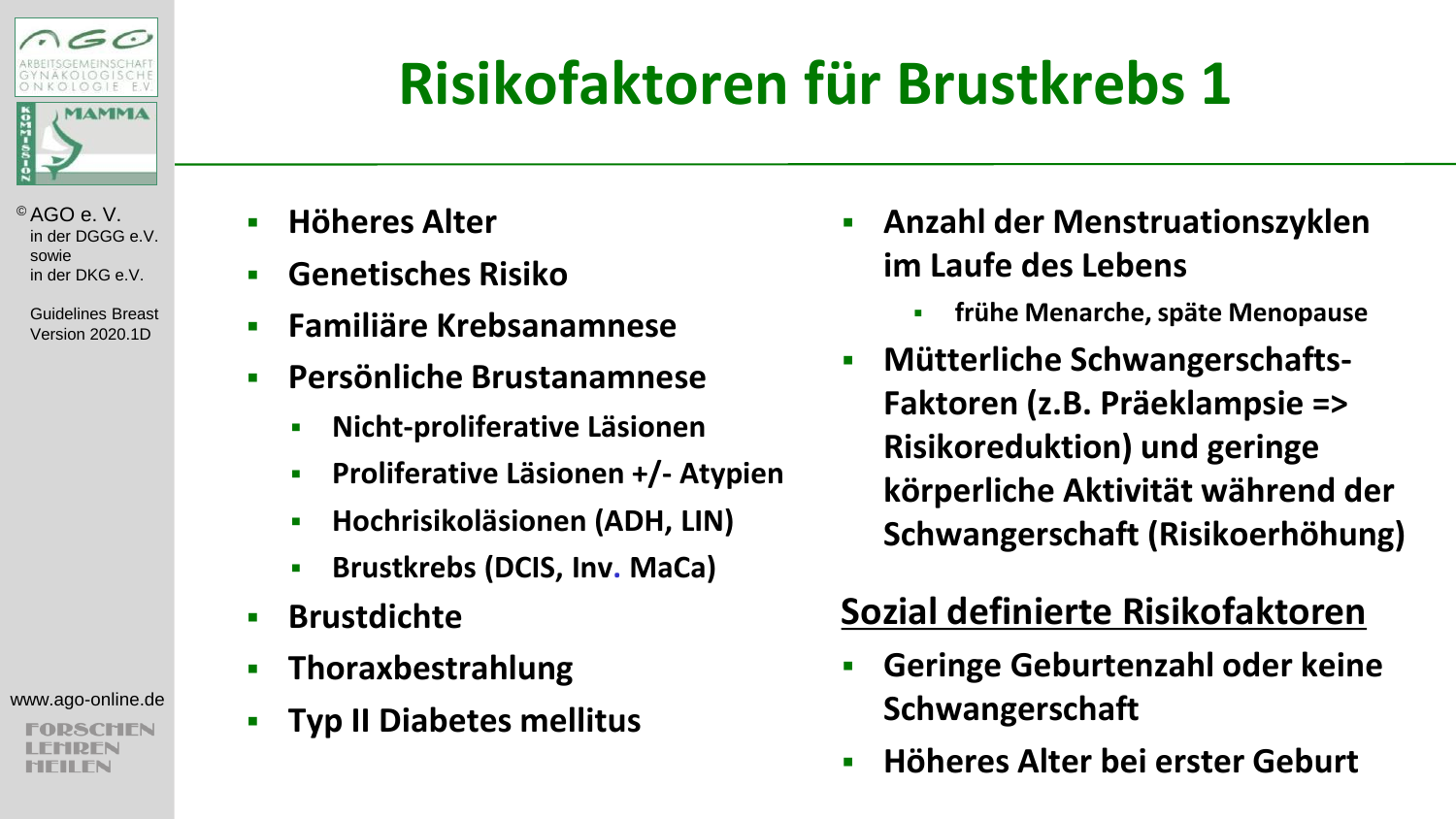

> Guidelines Breast Version 2020.1D

www.ago-online.de

SCHIFN

### **Risikofaktoren für Brustkrebs 2**

- **Keine / kurze Stillperioden**
- **BMI < 18,5 und > 25 und besonders > 40 (Adipositas)**
- **Nahrungszusammensetzung**
- **Hormontherapie**
	- **Kürzlicher Gebrauch oraler Kontrazeptiva**
	- **-** Hormontherapie (Östrogen/Gesta**gen-Kombination) in der Postmenopause**
- **Alkoholkonsum**
- **Nikotin**
- **Fig. 3 Schlafmangel (Nacht / Schichtarbeit)** *widersprüchlich*
- **Verminderte körperliche Aktivität**
- **Endokrine Disruptoren während der fetalen und frühkindl. Entwicklung (z.B. DES, Bisphenol-A, DDT)**
- **Einwirkung kanzerogener Substanzen / Arbeitsstoffe**
- **Exposition gegenüber ionisierender Strahlung**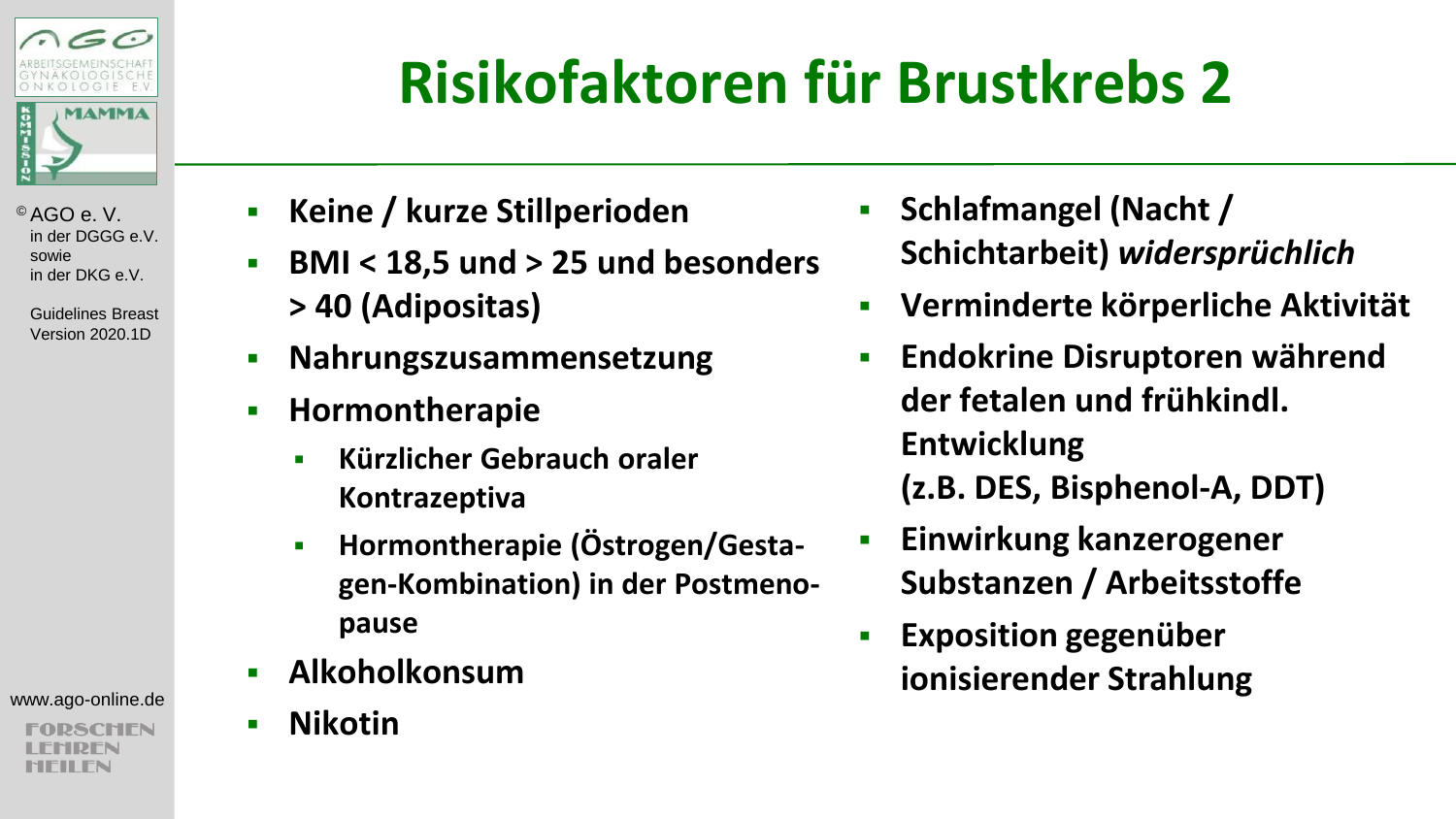

 Guidelines Breast Version 2020.1D



www.ago-online.de

### **Deodorant-Gebrauch und Risiko**

**Breast Cancer and Deodorants/Antiperspirants: a Systematic Review.** 

Allam MF<sup>1</sup> : Cent Eur J Public Health. 2016 Sep;24(3):245-247. doi: 10.21101/cejph.a4475.

**Bisher gibt es keine Evidenz für eine Korrelation zwischen Aluminium-enthaltenden Deodorants und Brustkrebsrisiko**

- **All observational studies that evaluated the association between breast cancer risk and deodorants/antiperspirants use were reviewed. We have only identified two case-control studies, carried out between 2002 and 2006.**
- **There was no risk of antiperspirants use in the pooled risk (odds ratio 0.40, 95% confidence interval 0.35-0.46).**
- **Our comprehensive search has identified an insufficient number of studies to conduct a quantitative review and obtain reliable results. Further prospective studies are strongly needed.**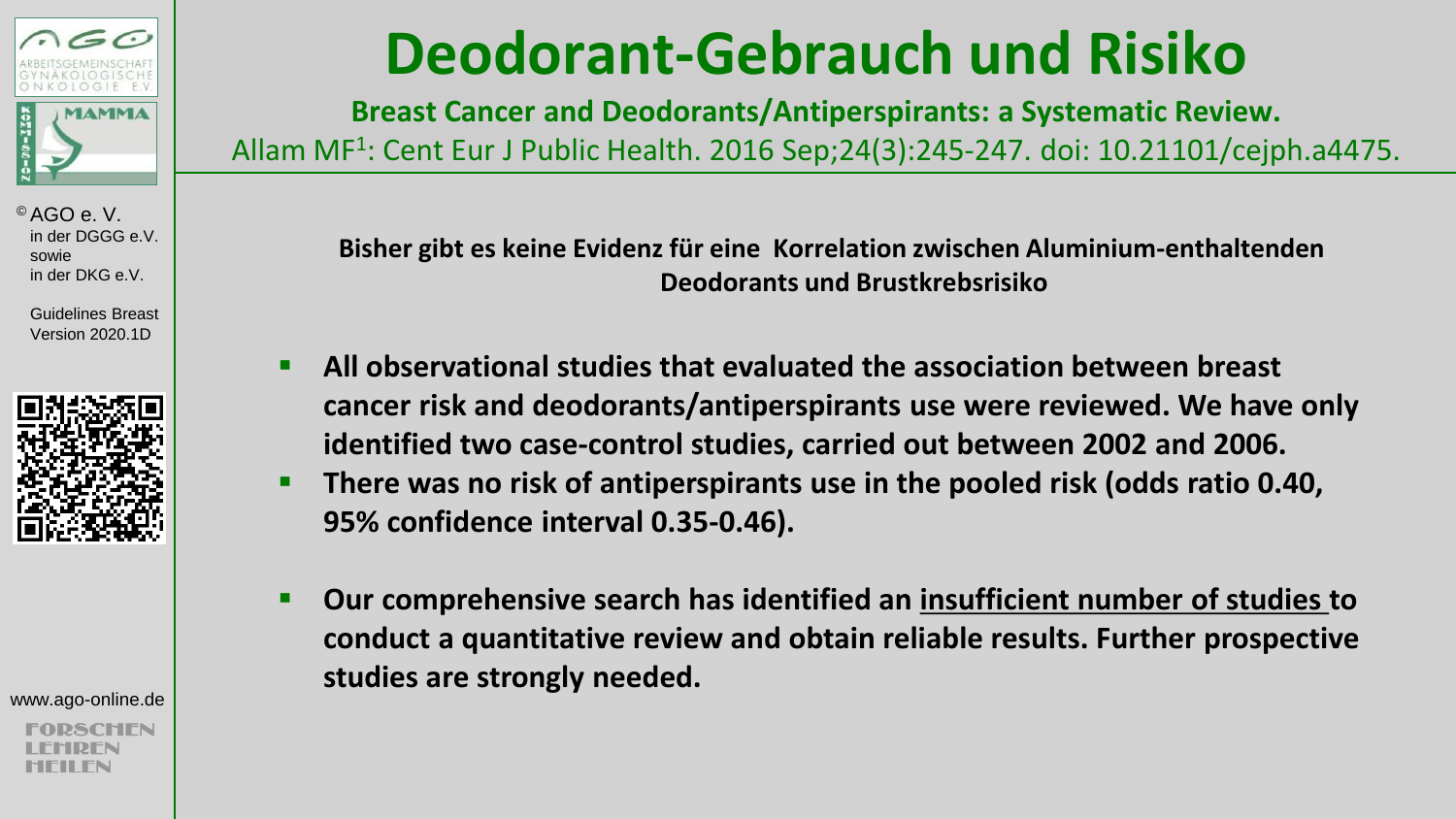

### **High Proportion of Postmenopausal Breast Cancer Attributable to Lifestyle Factors**

© AGO e. V. in der DGGG e.V. sowie in der DKG e.V.

 Guidelines Breast Version 2020.1D

population attributable fractions (PAFs) of modifiable risk factors

**Risk factors: obesity, physical inactivity, alcohol, low-fiber intake, smoking**

**Results: retrospective cohort study (Netherlands Cancer Registry)**

2000: subpopulations of obese women, inactive women, alcohol drinkers, smokers etc. 2010: breast cancer incidence as compared to background incidence in these subgroups

25.7% of postmenopausal breast cancer cases in the Netherlands in 2010 were attributable to lifestyle factors

- 8.8% attributed to obesity
- 6.6% attributed to alcohol

www.ago-online.de 5.5% attributed to physical inactivity

3.2.% attributed to low fiber intake 4.6% attributed to smoking

Update 2019: Tamimi et al, 2016 USA: more than a third of postmenopausal breast cancers are preventable through changes in modifiable risk factors

**van Germert et al., Int J Cancer 2015; 152: 155-162**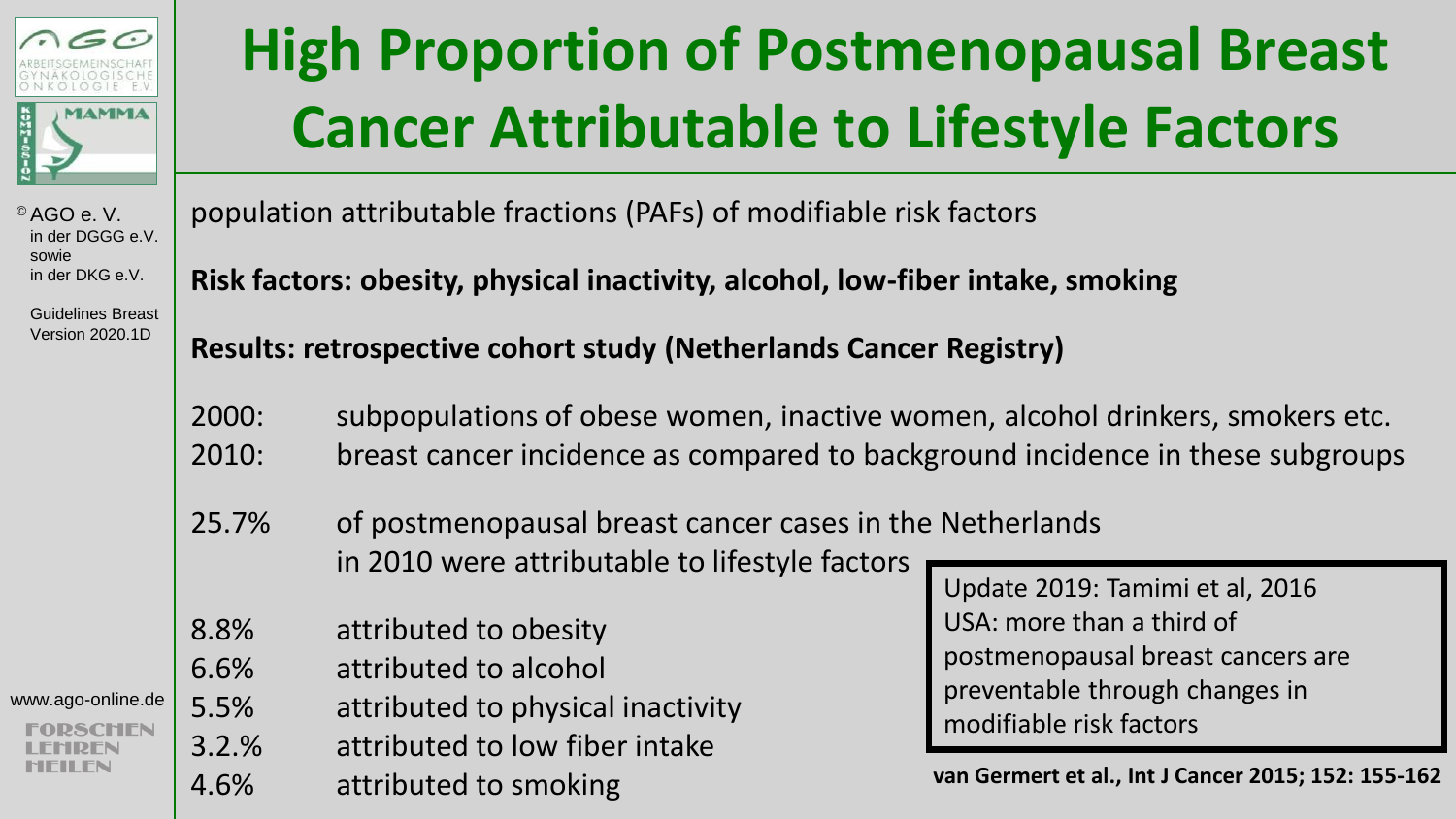

 Guidelines Breast Version 2020.1D

www.ago-online.de

**RSCHEN** IDFN MFII FN

## **Präventiver Einfluss durch Reproduktionsfaktoren**

|                                                                                                    | <b>Oxford</b>  |           |            |
|----------------------------------------------------------------------------------------------------|----------------|-----------|------------|
|                                                                                                    | <b>LoE</b>     | <b>GR</b> | <b>AGO</b> |
| Zahl voll ausgetragener Geburten                                                                   | 2 <sub>b</sub> | B         |            |
| Anzahl der Schwangerschaften                                                                       | 2 <sub>b</sub> | B         |            |
| Erste ausgetragene Schwangerschaft $\leq$ 30 Jahre                                                 | 2 <sub>b</sub> | B         |            |
| <b>Stillen</b><br>(schützt, wenn Gesamtstilldauer 1,5–2 Jahre)                                     | За             | B         |            |
| <b>Assistierte Reproduktion (keinen Einfluss)</b>                                                  | 2 <sub>b</sub> | B         |            |
| Geringeres Geburtsgewicht des Erstgeborenen (3000–<br>3500g vs. > 4500g, RR = 1,53)                | 2 <sub>b</sub> | B         |            |
| Geringere Schwangerschaftsdauer Erstgeborene<br>$(26-31.$ SSW vs. 40-41. SSW; RR = 2,38, p = 0,03) | 2 <sub>b</sub> | B         |            |
| Polycystic Ovarian Syndrome PCO (keinen Einfluss auf<br>MaCa)                                      | 3b             |           |            |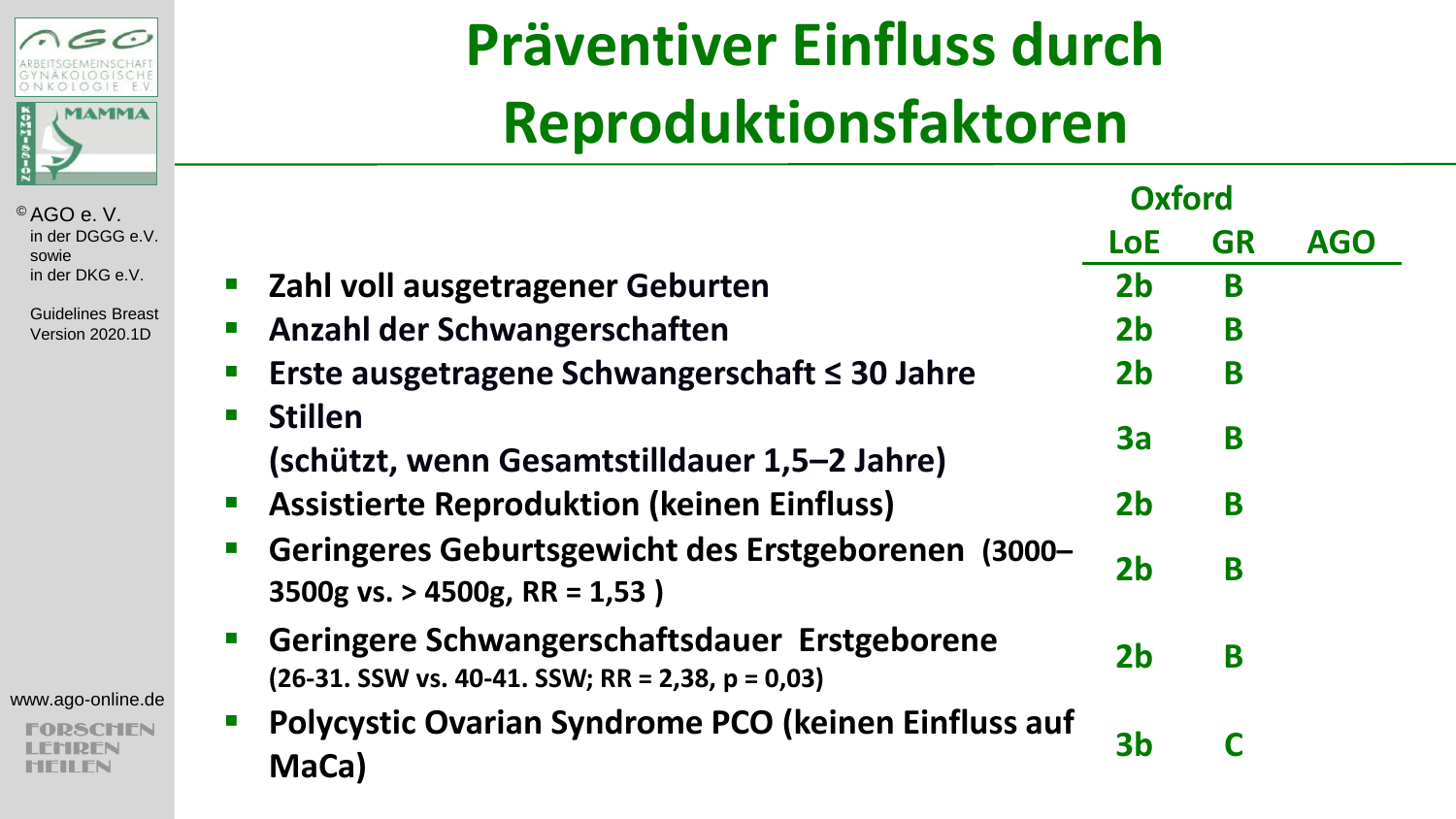

 Guidelines Breast Version 2020.1D

www.ago-online.de

### **Medical Prevention**

**Kehm RD et al. Regular use of aspirin and other non-steroidal anti-inflammatory drugs and breast cancer risk for women at familial or Genetic risk: a cohort study, Breast Cancer Res. 2019 Apr. 18;21(1):52**

Prospective multinational cohort study, n=5606, healthy women questionaire, regular intake of ASS, NSAID, COX2-inhibitors

Regular ASS-intake: HR 0.61, CI 0.33-1.14, breast cancer incidence Regular COX2-inhibitors : HR 0.39, CI 0.15-0.97, breast cancer incidence other NSAIDs: n.s. [independent of BRCA-status]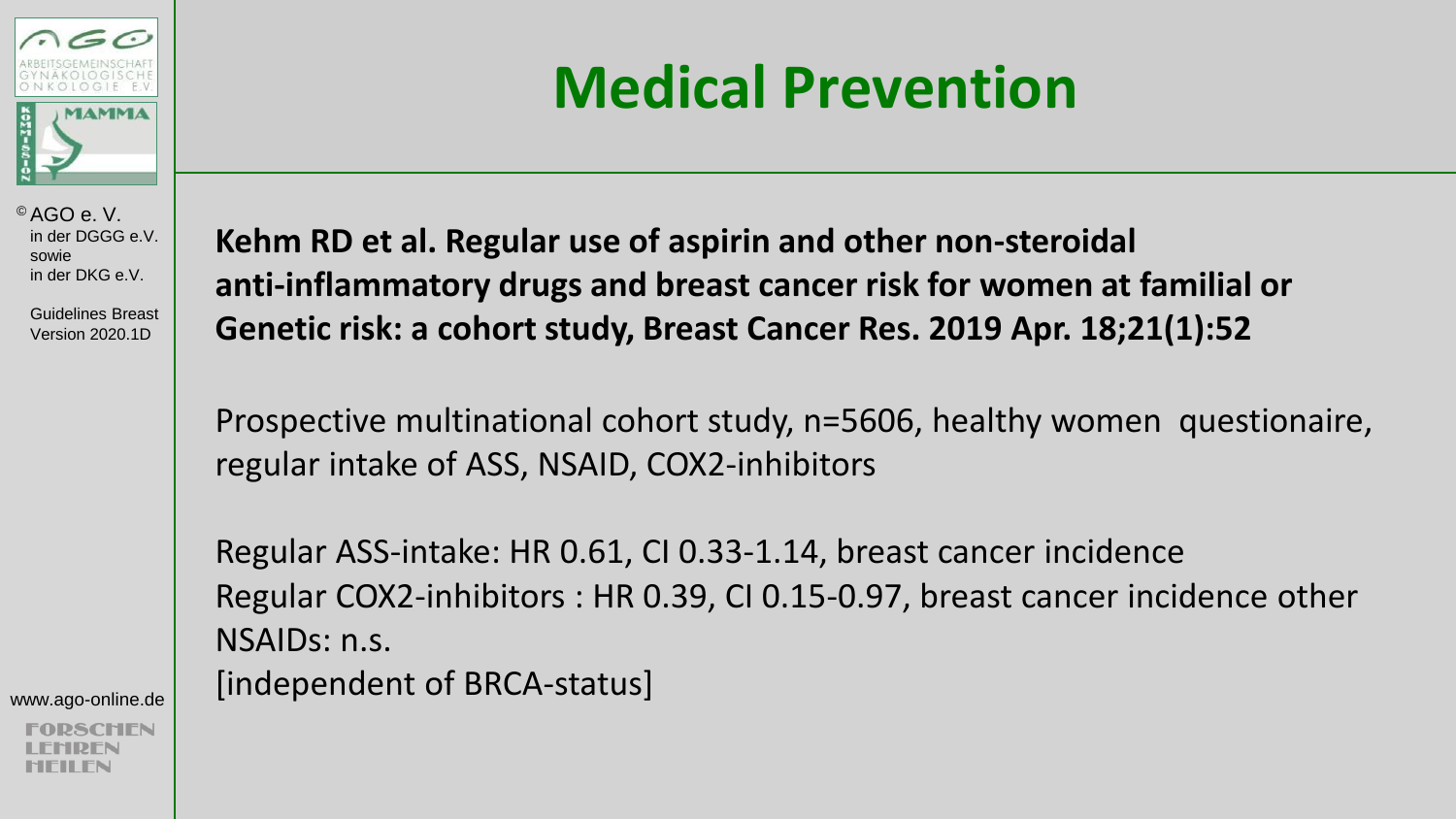

 Guidelines Breast Version 2020.1D

### **Prävention durch Änderung von Lifestyle-Faktoren: Gewicht / Glucosestoffwechsel**

|                                                                                                                                                                      | <b>Oxford</b> |           |            |
|----------------------------------------------------------------------------------------------------------------------------------------------------------------------|---------------|-----------|------------|
|                                                                                                                                                                      | <b>LoE</b>    | <b>GR</b> | <b>AGO</b> |
| Einhaltung Normalgewicht (BMI 18,5 - 25 kg/m <sup>2</sup> )*<br>$\mathcal{L}_{\mathcal{A}}$                                                                          | 2a            | B         | $++$       |
| Prämenopausal<br>$\blacksquare$                                                                                                                                      | 3a            | B         | $++$       |
| Postmenopausal<br>$\mathbf{r}$                                                                                                                                       | 2a            | B         | $++$       |
| Vermeidung bzw. Früherkennung und Einstellung<br>$\mathcal{L}_{\mathcal{A}}$<br>eines Typ II Diabetes mellitus (Reduktion der<br>Brustkrebsinzidenz und -mortalität) | 2b            | B         | $++$       |

**\* die Menge an Körperfett kann auch bei normalem BMI erhöht sein und korreliert mit dem Brustkrebsrisiko.** 

www.ago-online.de

SCHEN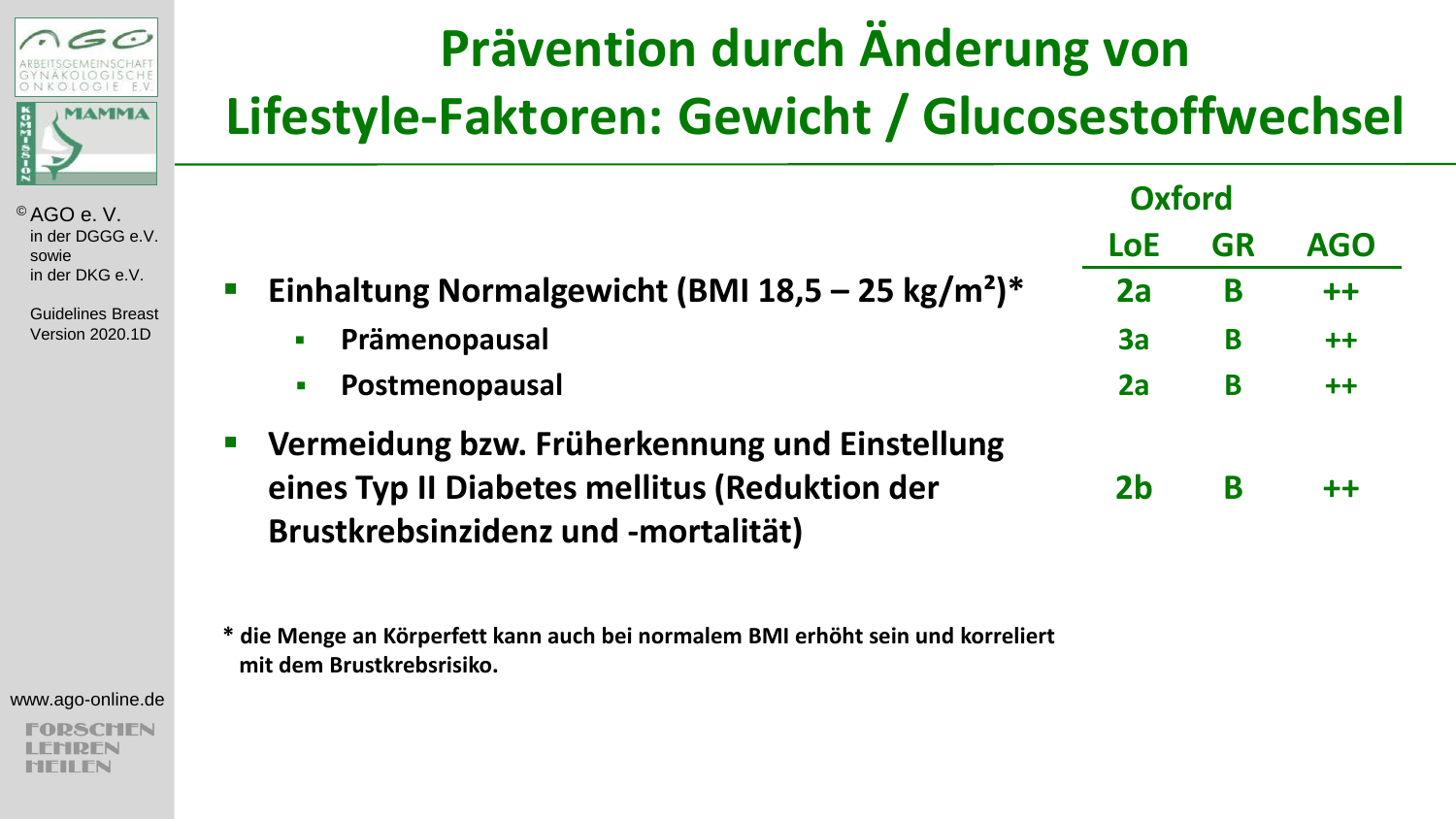

 Guidelines Breast Version 2020.1D

### **The risk of breast, ovarian and endometrial cancer in obese women submitted to bariatric surgery: A meta-analysis SABCS 2019, B Ishihara, D Farah, M Fonseca and A Nazário.**

- **Meta-analysis, of a total of 150,528 patients in the bariatric surgery arm and 1,461,938 women in the control arm.**
- **The risk of breast cancer was reduced by 61% [RR: 0.39 (95%CI [0.24 to 0.64]; I2= 90%; 6 studies).**
- **The risk of ovarian cancer was reduced by 53% [RR: 0.47 (95%CI [0.27 to 0.81]; I2= 0%; 3 studies).**
- **The risk of endometrial cancer was reduced by 67% [RR: 0.33 (95%CI [0.21 to 0.51]; I2= 88%; 7 studies).**

www.ago-online.de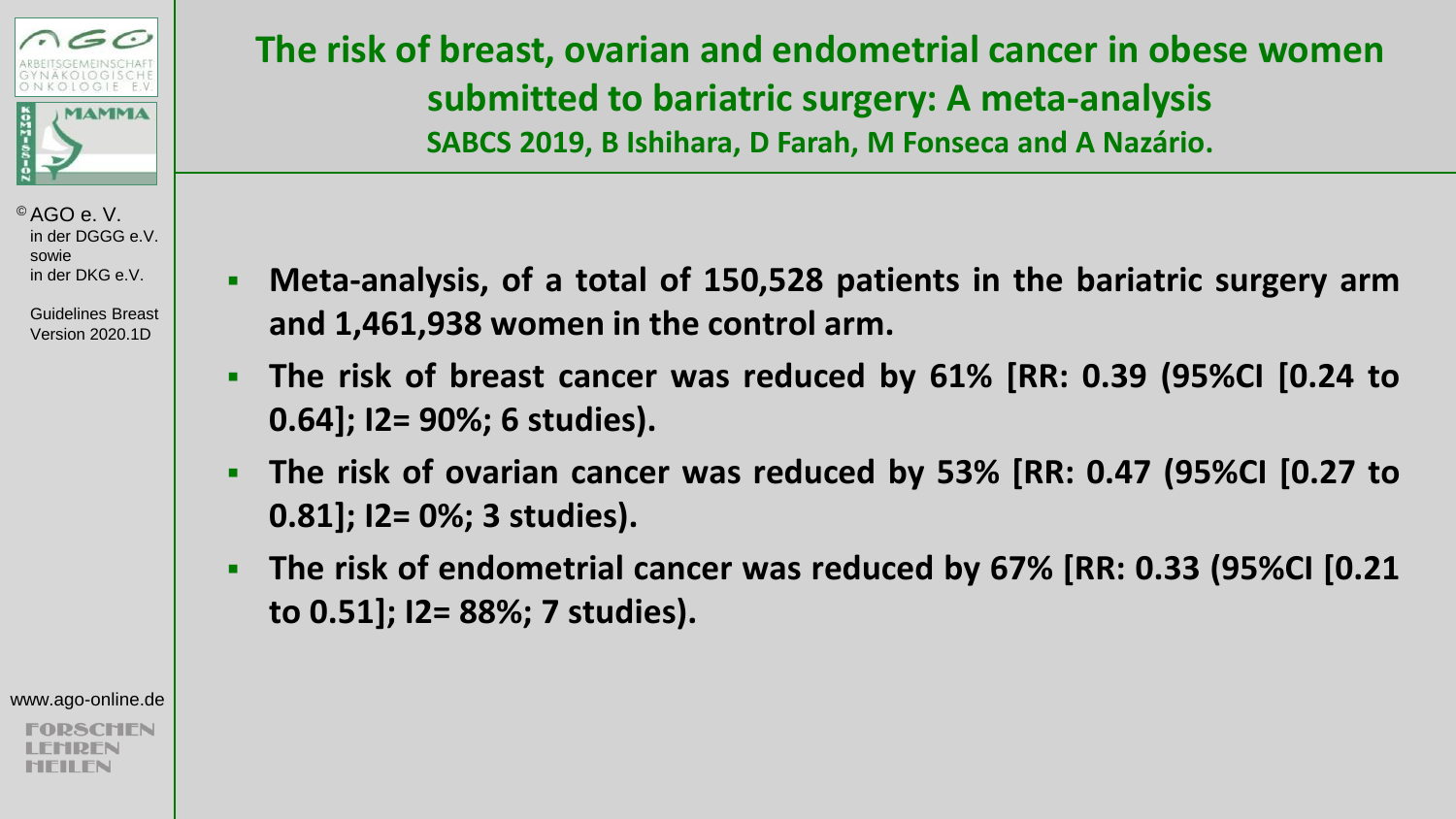

 Guidelines Breast Version 2020.1D

**Association of Body Fat and Risk of Breast Cancer in Postmenopausal Women With Normal Body Mass Index: A Secondary Analysis of a Randomized Clinical Trial and Observational Study.**

Iyengar NM et al.: JAMA Oncol. 2019 Feb 1;5(2):155-163

- **WHI substudy**
- **Among the 3460 women included in the analysis (mean [SD] age, 63.6 [7.6] years), multivariable-adjusted hazard ratios for the risk of invasive breast cancer were 1.89 (95% CI, 1.21-2.95) for the highest quartile of whole-body fat and 1.88 (95% CI, 1.18-2.98) for the highest quartile of trunk fat mass.**
- **The corresponding adjusted hazard ratios for ER-positive breast cancer were 2.21 (95% CI, 1.23-3.67) and 1.98 (95% CI, 1.18-3.31), respectively.**

www.ago-online.de

**SCHFN**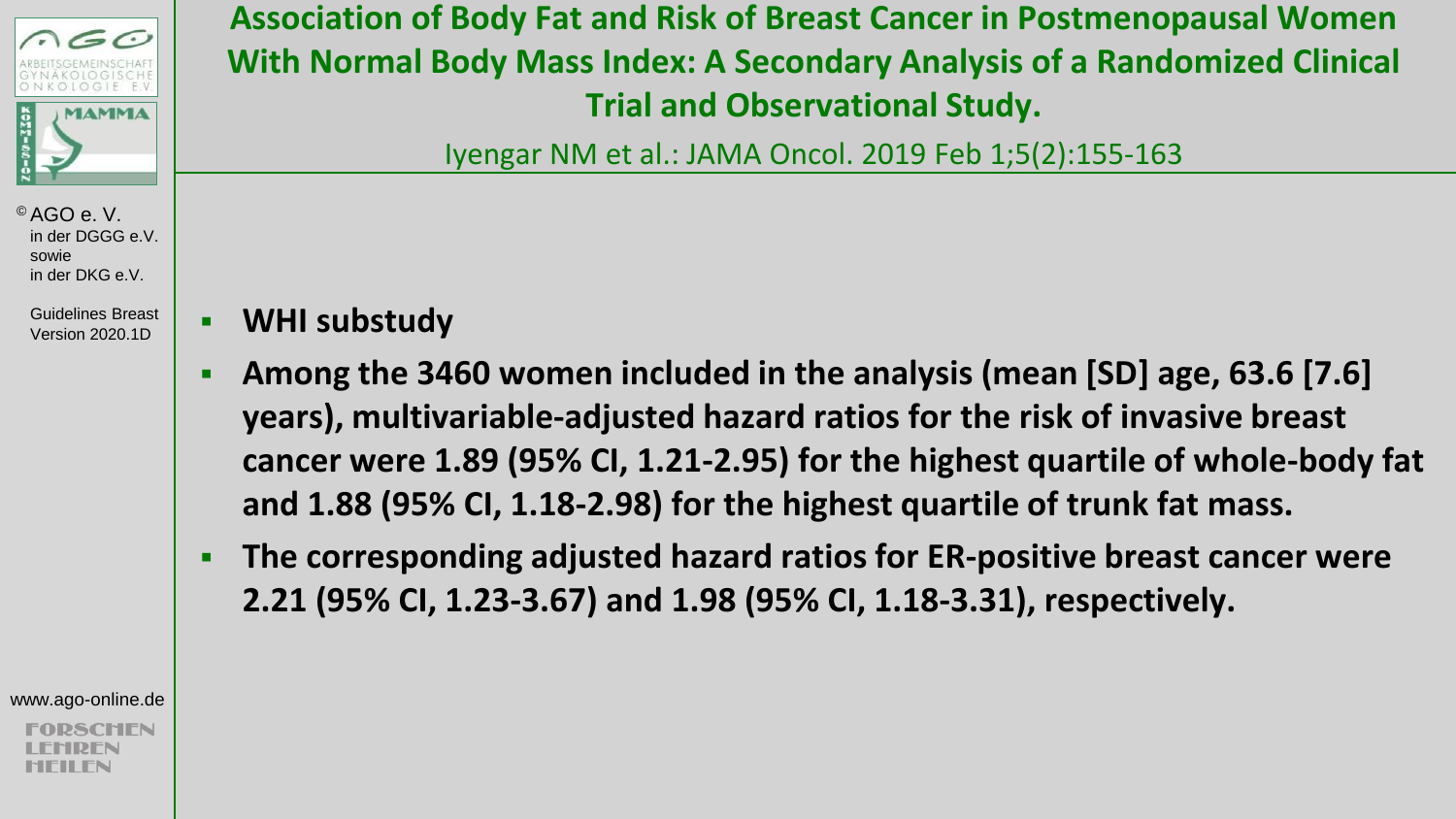

> Guidelines Breast Version 2020.1D

www.ago-online.de

## **BMI and Epigenetics Link between Obesity and Breast Cancer?**

- **Changing the ESR1-promoter activity by methylation of CpG-islands**
- **n = 120 breast tissue samples of cancer free patients**
- **ESR1-promoter methylation**
- **BMI > 30 > BMI 25–29 > BMI 25 kg/m² (p < 0.001 resp.)**
- **postmenopausal > premenopausal (p = 0.046)**
- **[multivariate analysis]**

**Daraei A., Genet Test Mol Biomarkers 2017, 21:464-470**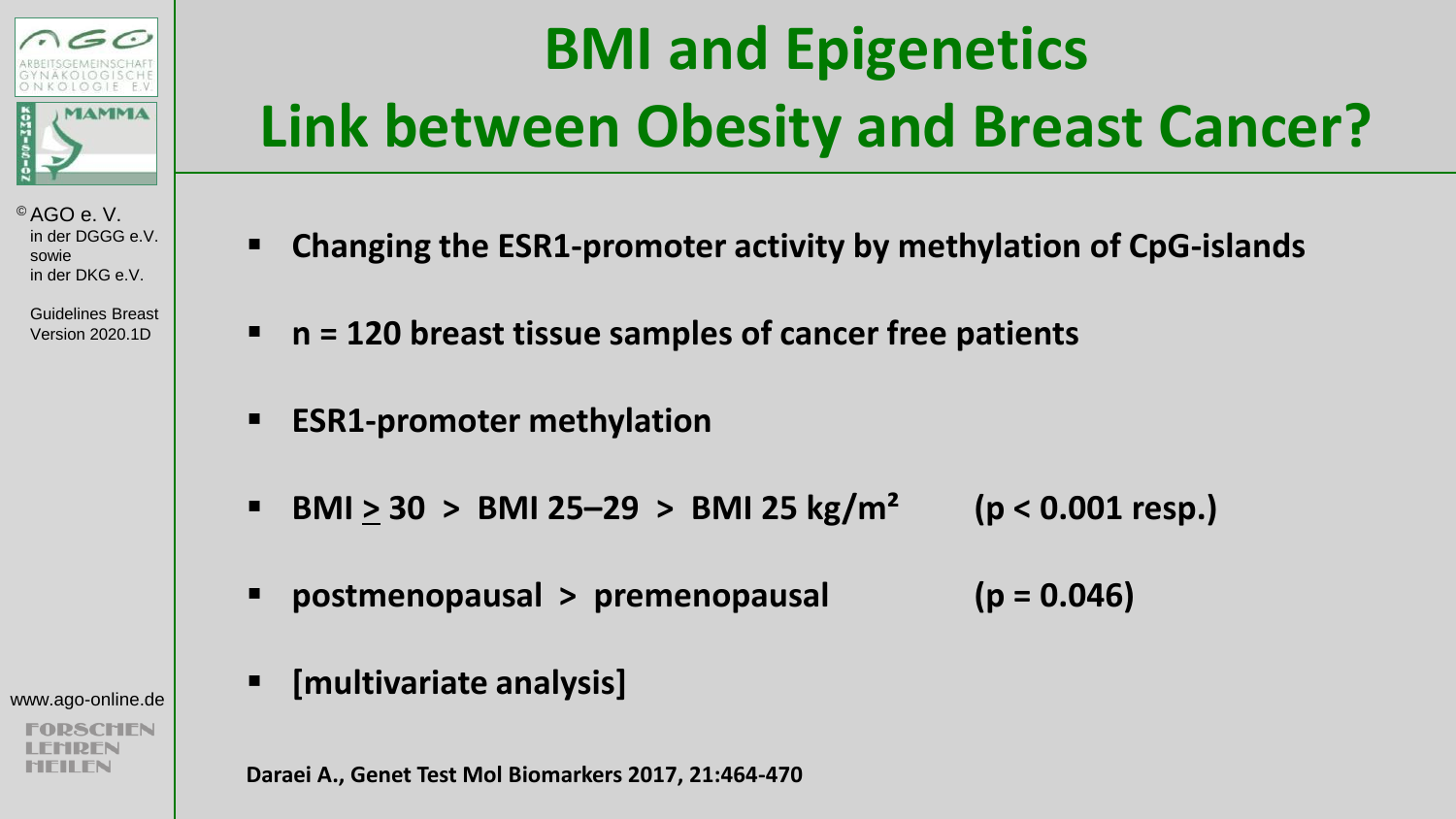

 Guidelines Breast Version 2020.1D

## **BMI and Epigenetics Link between Obesity and Breast Cancer?**

- **The epigenetic code (methyl marks) determines how the genome functions, dictating which genes are turned on and which genes are turned off**
- **Development is the critical period when this programming occurs, directing cell and organ development**

www.ago-online.de

**Walker, CL, SABCS 2011**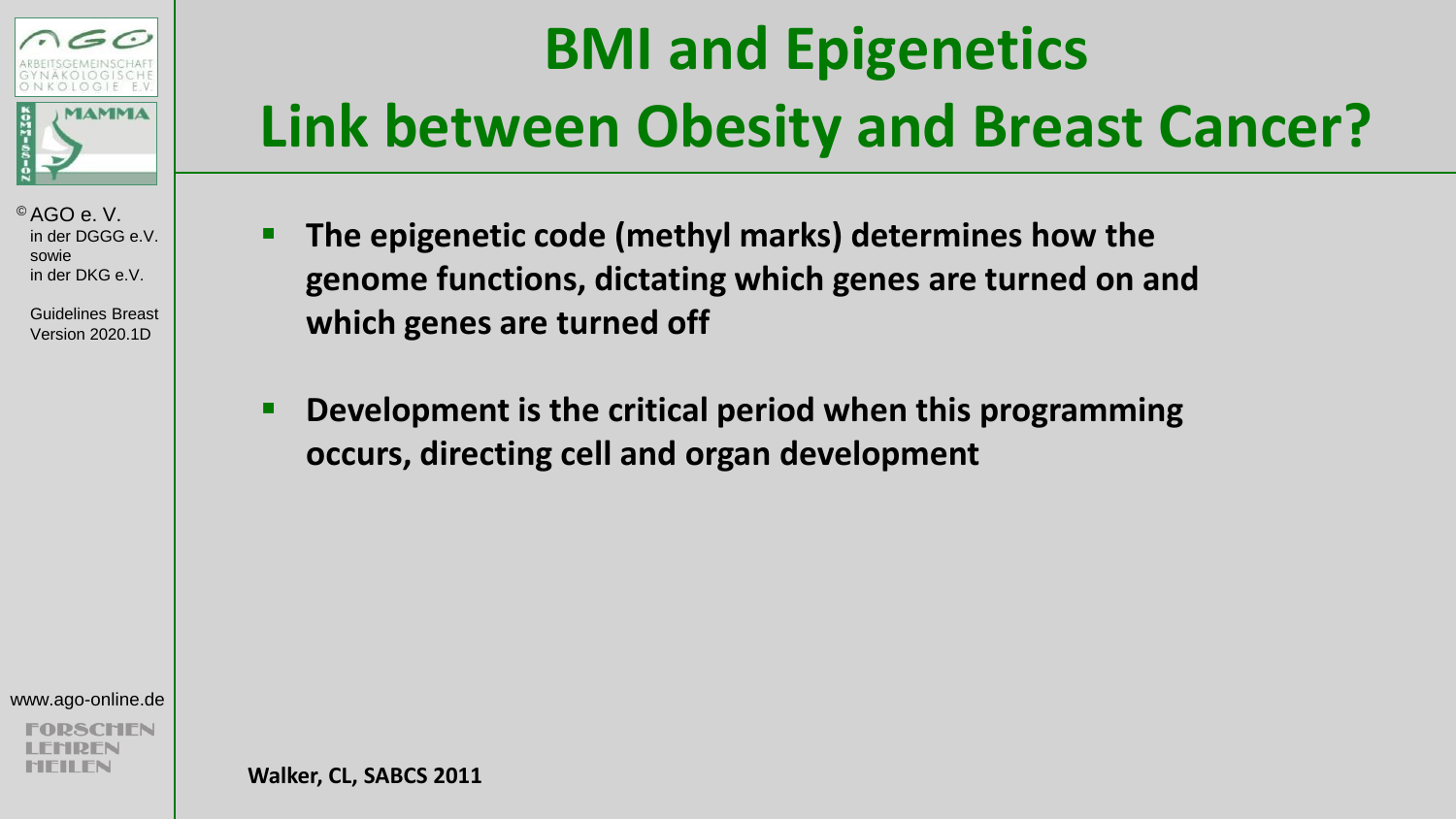

> Guidelines Breast Version 2020.1D

#### www.ago-online.de

**2SCHEN** REN MFII FN

## **Prävention durch Änderung von Lifestyle-Faktoren: Ernährung**

| * s. Empfehlungen der Dt. Gesellschaft f. Ernährung (DGE)                             | <b>Oxford</b>  |           |            |
|---------------------------------------------------------------------------------------|----------------|-----------|------------|
| ** Empfohlen als Bestandteil einer gesunden Ernährung                                 | <b>LoE</b>     | <b>GR</b> | <b>AGO</b> |
| Bevorzugung einer ausgewogenen Ernährung*                                             | 2 <sub>b</sub> | B         | $\ddot{}$  |
| mediterrane Kost                                                                      | 2a             | B         | $\ddot{}$  |
| Nahrungszusammensetzung                                                               |                |           |            |
| Olivenöl (Natives O. extra) i. Rahmen mediterr. Diät<br>$\mathcal{L}_{\mathcal{A}}$   | 2 <sub>b</sub> | B         | ٠          |
| <b>Fettreduzierte Nahrung</b><br>$\mathcal{L}_{\mathcal{A}}$                          | 2a             | В         | ٠          |
| Verminderter Konsum an rotem Fleisch<br>$\mathcal{L}_{\mathcal{A}}$                   | 2 <sub>b</sub> |           | $\ddot{}$  |
| Ergänzung von Vitaminen, Mineralien, Spurenelem.                                      | 2a             | B         |            |
| Vitamin-D-Substitution zur Prävention (MaCa RR1,02)<br>$\mathcal{L}_{\mathcal{A}}$    | 1 <sub>b</sub> | B         | $\ddot{}$  |
| Gemüse / Obst **<br>$\mathcal{L}_{\mathcal{A}}$                                       | 2a             | B         | $+/-$      |
| Phytoöstrogene / Soja<br>$\blacksquare$                                               | 2a             | B         | $+/-$      |
| <b>Ballaststoffreiche Ernährung</b><br>п                                              | 2a             | B         | $\ddot{}$  |
| Vegetarische/Vegane Diät (keine sign. Risikoreduktion)<br>$\mathcal{L}_{\mathcal{A}}$ | 2 <sub>b</sub> |           | $+/-$      |
| Kaffee reduziert das MaCa Risiko (bes. Rezeptor-neg)<br>$\mathcal{L}_{\mathcal{A}}$   | 2a             | B         | $+/-$      |
| Nüsse/Erdnüsse (> 10g/d) (Erdnussbutter ohne Effekt)<br>$\mathcal{L}_{\mathcal{A}}$   | 2b             | B         | +          |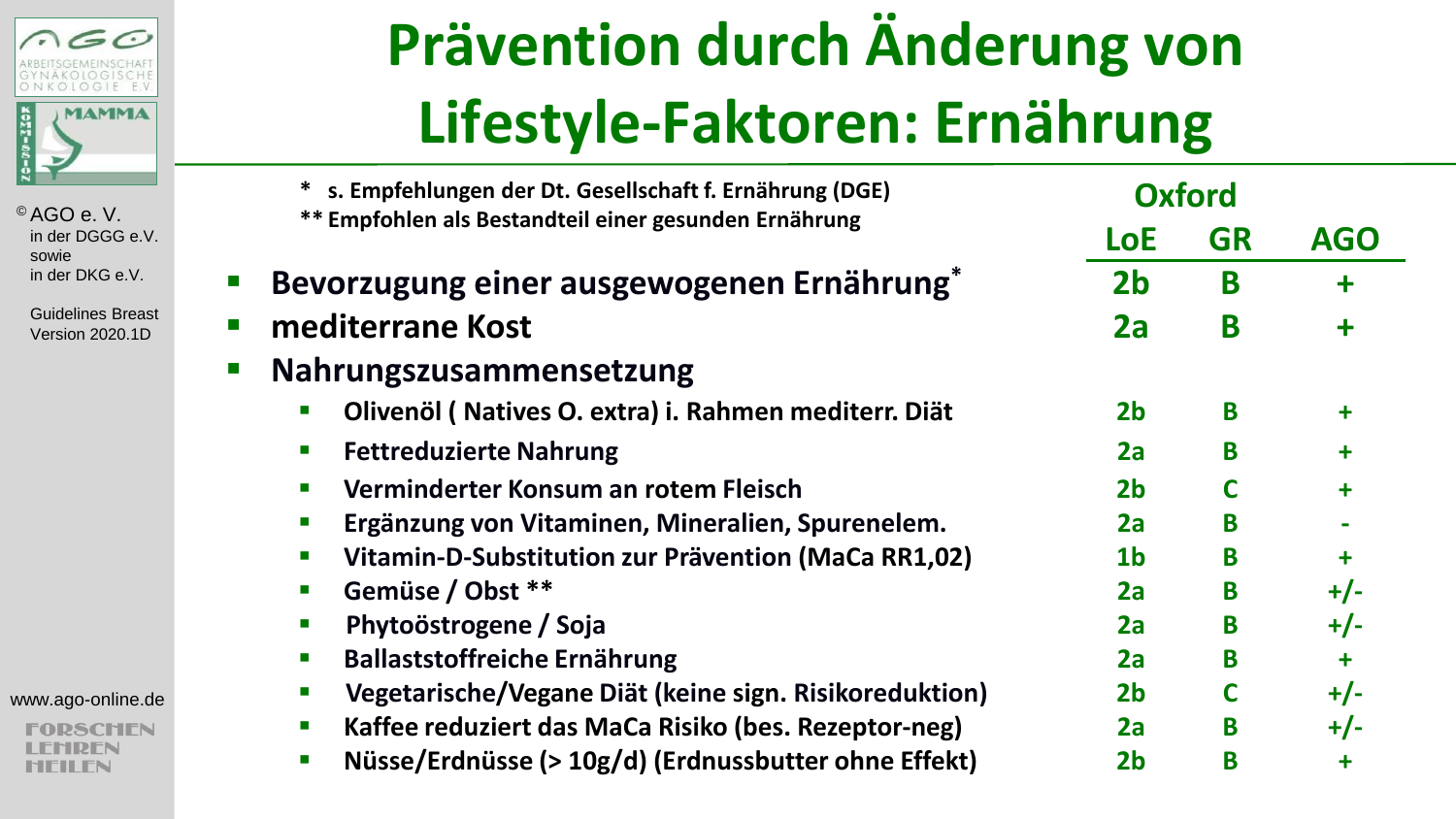

> Guidelines Breast Version 2020.1D



www.ago-online.de

### **Coffee Consumption and Risk of Breast Cancer: An Up- To-Date Meta-Analysis**

**Xiu Juan Li: PlosOne, January 2013 | Volume 8 | Issue 1 | e52681** 

**49497 breast cancer cases 26 studies (16 cohort and 10 case–control studies)** 

**The pooled RR showed a borderline significant influence of highest coffee consumption (RR = 0.96; 95% CI 0.93–1.00), low-to moderate coffee consumption (RR = 0.99; 95% CI 0.95–1.04), or an increment of 2 cups/ day of coffee consumption (RR = 0.98; 95% CI 0.97–1.00) on the risk of breast cancer.** 

**In stratified analysis, a significant inverse association was observed in ERnegative subgroup. However, no significant association was noted in the others.**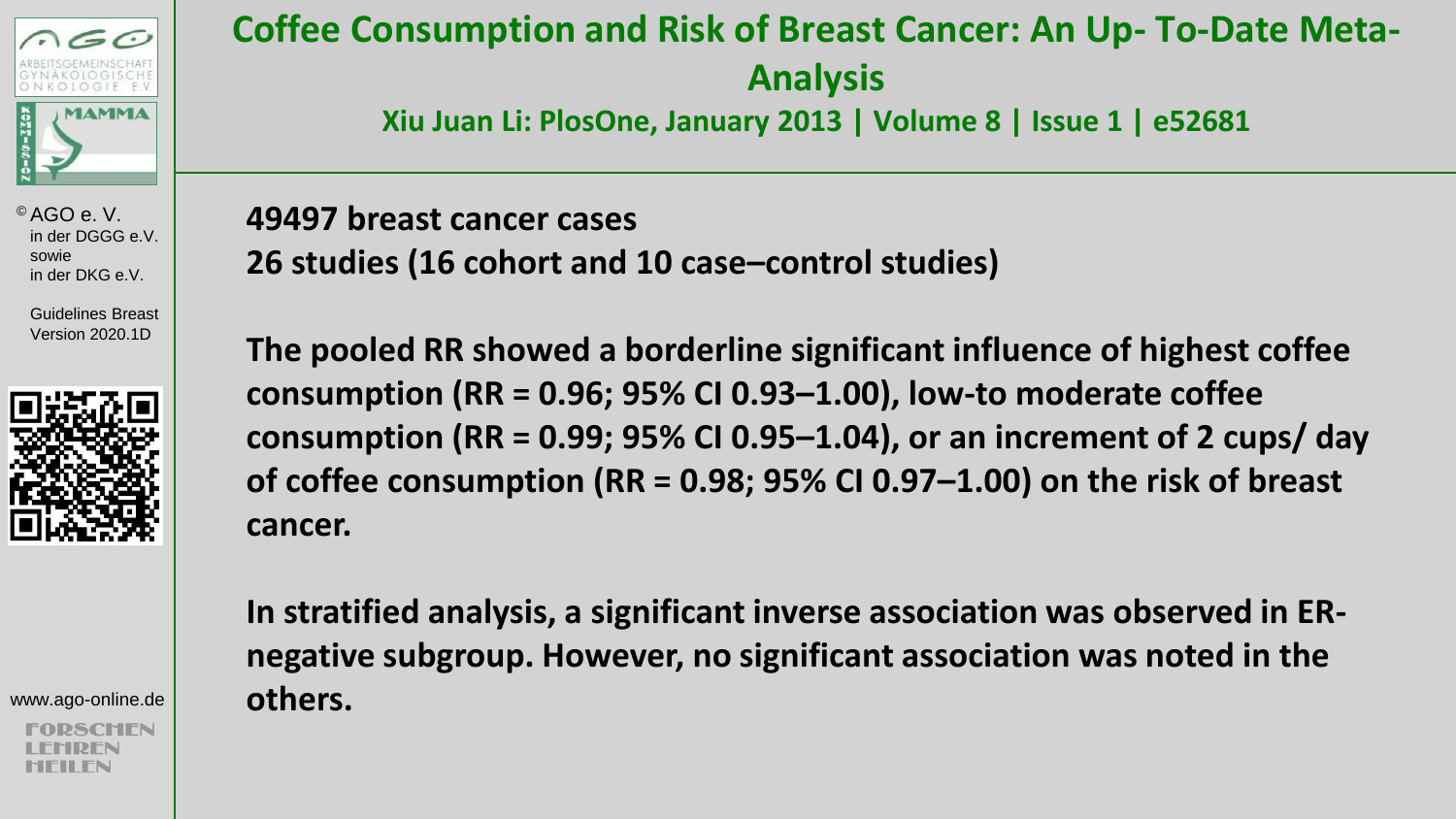

 Guidelines Breast Version 2020.1D



www.ago-online.de

SCHIFN

### **Vitamin D Supplements and Prevention of Cancer and Cardiovascular Disease**

N Engl J Med. 2019 Jan 3;380(1):33-44. doi: 10.1056/NEJMoa1809944. Epub 2018 Nov 10.

**randomized, placebo-controlled trial, with a two-by-two factorial design, of vitamin D<sup>3</sup> (cholecalciferol) at a dose of 2000 IU per day and marine n-3 (also called omega-3) fatty acids at a dose of 1 g per day**

**Primary end points were invasive cancer of any type and major cardiovascular events** 

**25,871 participants**

**median follow-up of 5.3 years**

**124 breast cancers (Vit D group) vs. 122 (placebo group) Hazard Ratio: 1,02**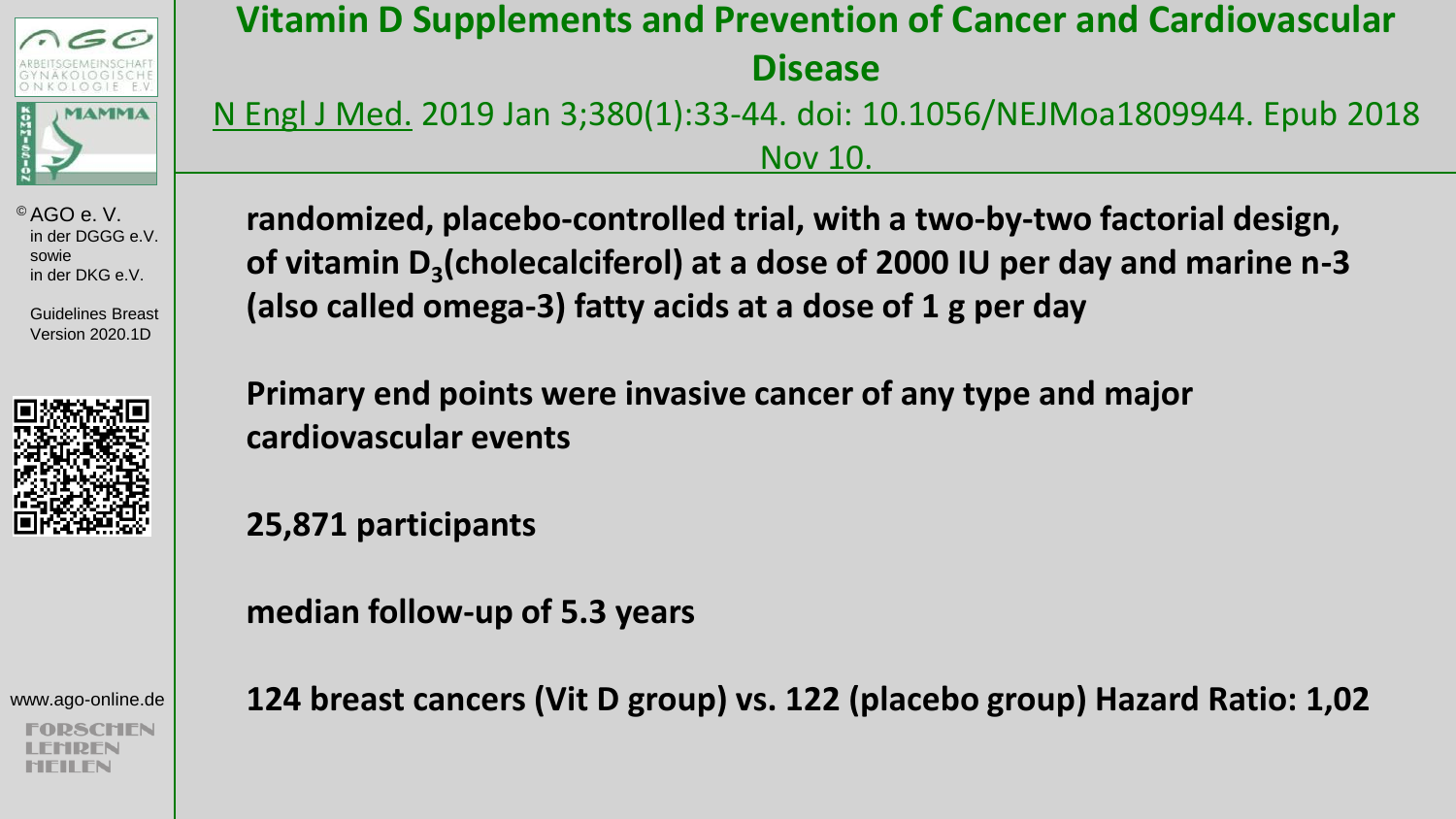

 Guidelines Breast Version 2020.1D



www.ago-online.de

### **Epidemiological Evidences on Dietary Flavonoids and Breast Cancer Risk: A Narrative Review**

Sak, K.: Asian Pac J Cancer Prev. 2017 Sep 27;18(9):2309-2328.

#### *Conclusions and further perspectives*

…probably the most apparent relationship prevails for consumption of isoflavones, whereas beneficial effects seem to be expressed only at high intake levels typical to Asian women ….compared to Western countries where the intake of soy products is remarkably low.

protective activities of isoflavones might appear only in females consuming soy foods since their early age as childhood and adolescence can be crucial periods of exposure

**At present: "recommendations for consumption of high-dose isoflavones … to reduce the individual susceptibility towards breast carcinogenesis are still premature and can also be not completely without .. risks."**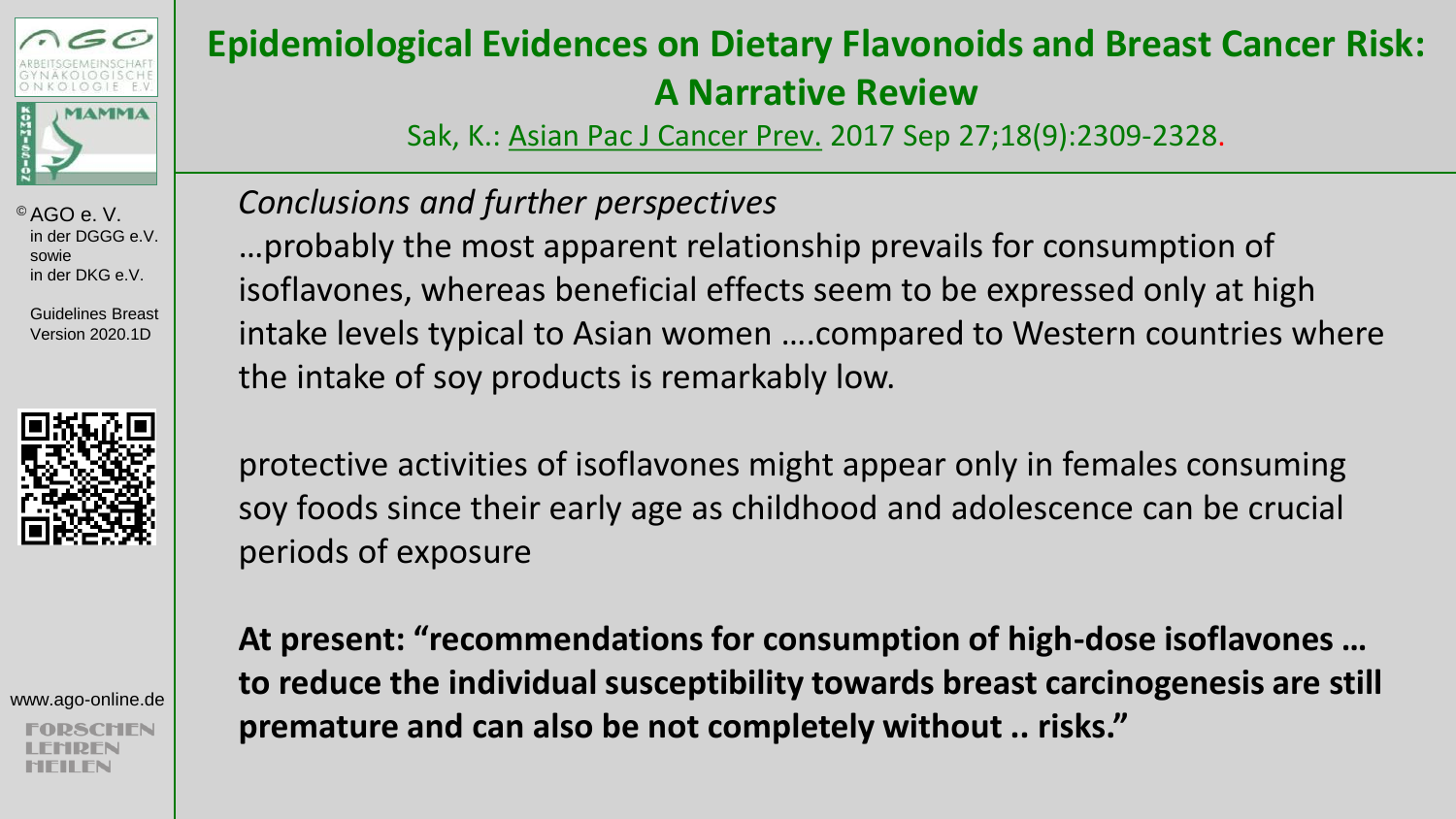

 Guidelines Breast Version 2020.1D

## **Prävention durch Änderung von Lifestyle-Faktoren: Alkohol**

|                                                                                                                                             | <b>Oxford</b> |           |            |
|---------------------------------------------------------------------------------------------------------------------------------------------|---------------|-----------|------------|
|                                                                                                                                             | <b>LoE</b>    | <b>GR</b> | <b>AGO</b> |
| <b>Reduktion des Alkoholkonsums vermindert</b><br>$\blacksquare$<br>Brustkrebsrisiko (ideal < 10g/d, class II evidence)<br>Insbesondere für | 2a            | B         |            |
| ER+/PgR+ Tumoren<br>$\blacksquare$                                                                                                          | 2a            | B         |            |
| <b>Invasiv lobuläre Tumoren</b><br>$\mathbf{r}$                                                                                             | 2a            | B         |            |

www.ago-online.de

**PSCHEN** REN MFII FN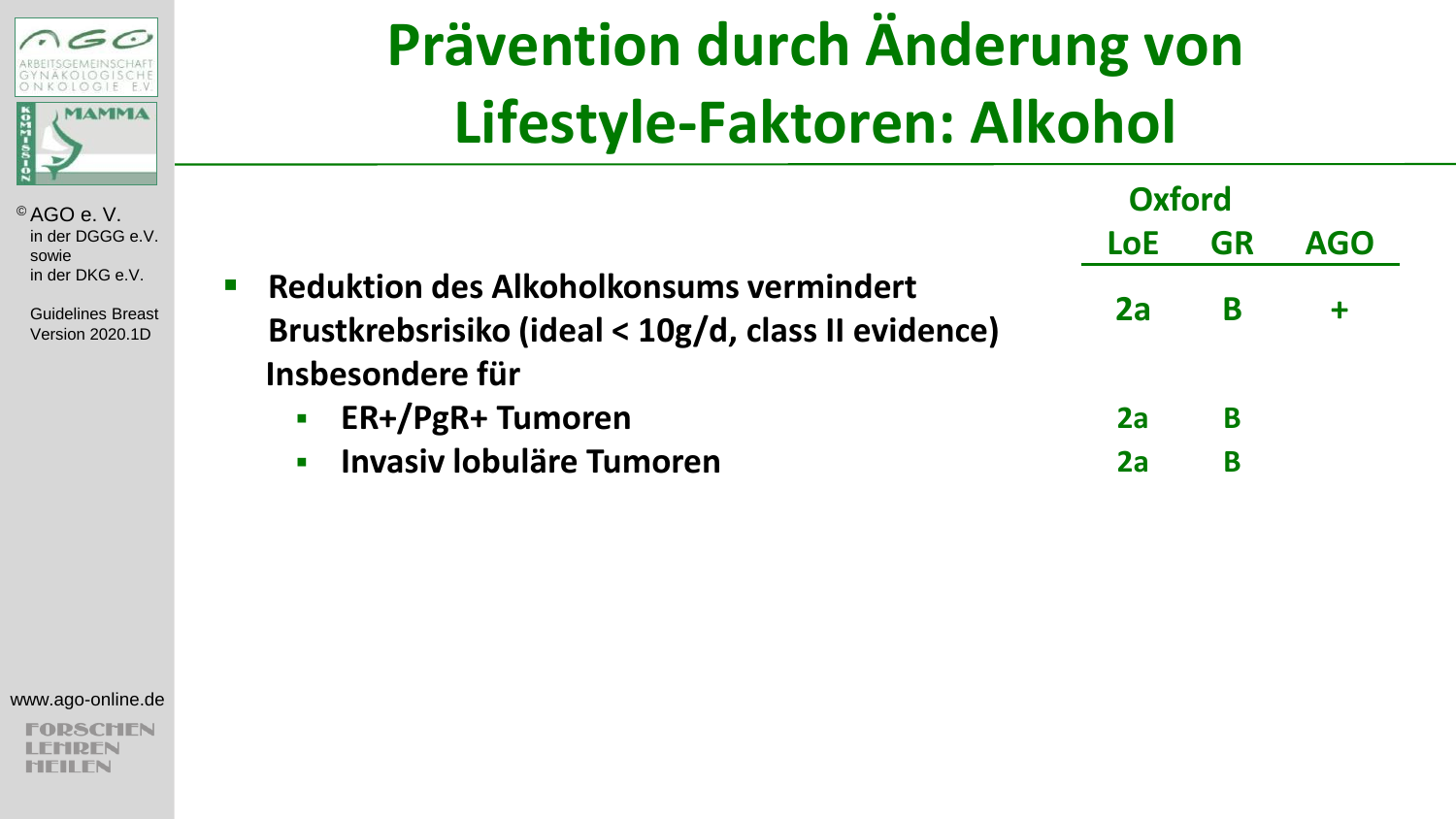

 Guidelines Breast Version 2020.1D



www.ago-online.de

#### **Nature, Nurture and cancer risks: Genetic and nutritional contributions to**

**cancer** 

**Theodoratou, E.: Annu Rev Nutr. 2017 August 21; 37: 293–320. doi:10.1146/annurev-nutr-071715-051004** 

No association was classified as convincing (class I). The association between alcohol intake and ER+ breast cancer was classified as highly suggestive (Class II) based on a **meta- analysis of 20 prospective studies** (≥ 30 g/d of alcohol consumption versus non-drinkers RR (95% CI): 1.35 (1.23, 1.48, p-value = 5.2 x 10<sup>-10</sup>, I2 = 26%,

Psmall effect bias = 0.184, P excess significance bias =  $4 \times 10^{-8}$ )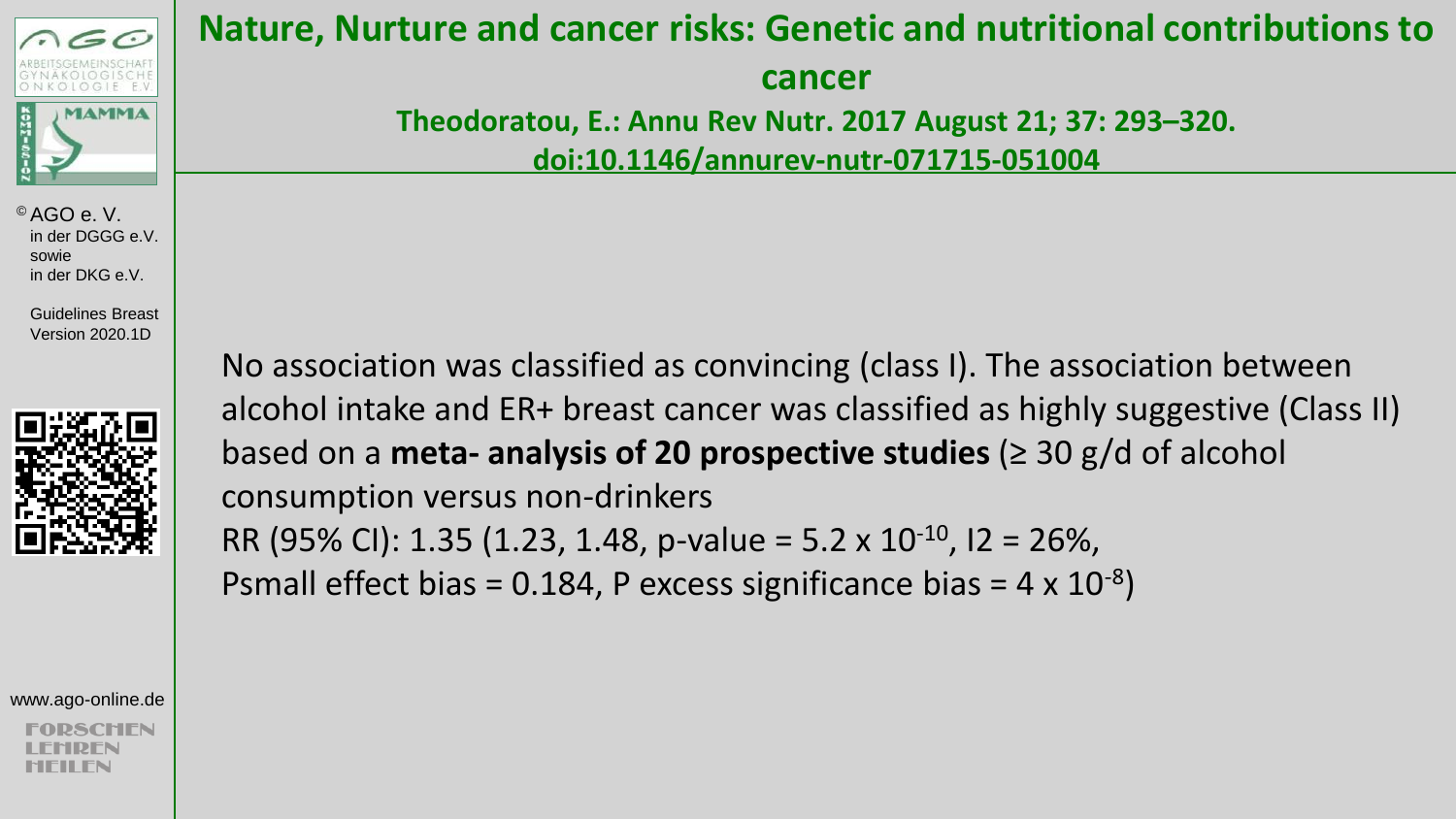

 Guidelines Breast Version 2020.1D

# **Prävention durch Änderung von Lifestyle-Faktoren: Rauchen**

|                                                                                                 | <b>Oxford</b> |           |            |
|-------------------------------------------------------------------------------------------------|---------------|-----------|------------|
|                                                                                                 | <b>LoE</b>    | <b>GR</b> | <b>AGO</b> |
| Frauen, die nie geraucht haben, haben ein<br>verringertes Lebenszeitrisiko für einen Brustkrebs | 2a            | В         | $++$       |
| $(\sim$ 15–24% Reduktion)                                                                       |               |           |            |
| Junge Frauen haben ein 60% höheres Risiko für ein                                               |               |           |            |
| Mammakarzinom, wenn sie > 10 Jahre vor der Geburt                                               |               |           |            |
| des ersten Kindes geraucht haben (vs.                                                           |               |           |            |
| Nichtraucherinnen)                                                                              |               |           |            |

www.ago-online.de

**2SCHEN** RFN 'II FN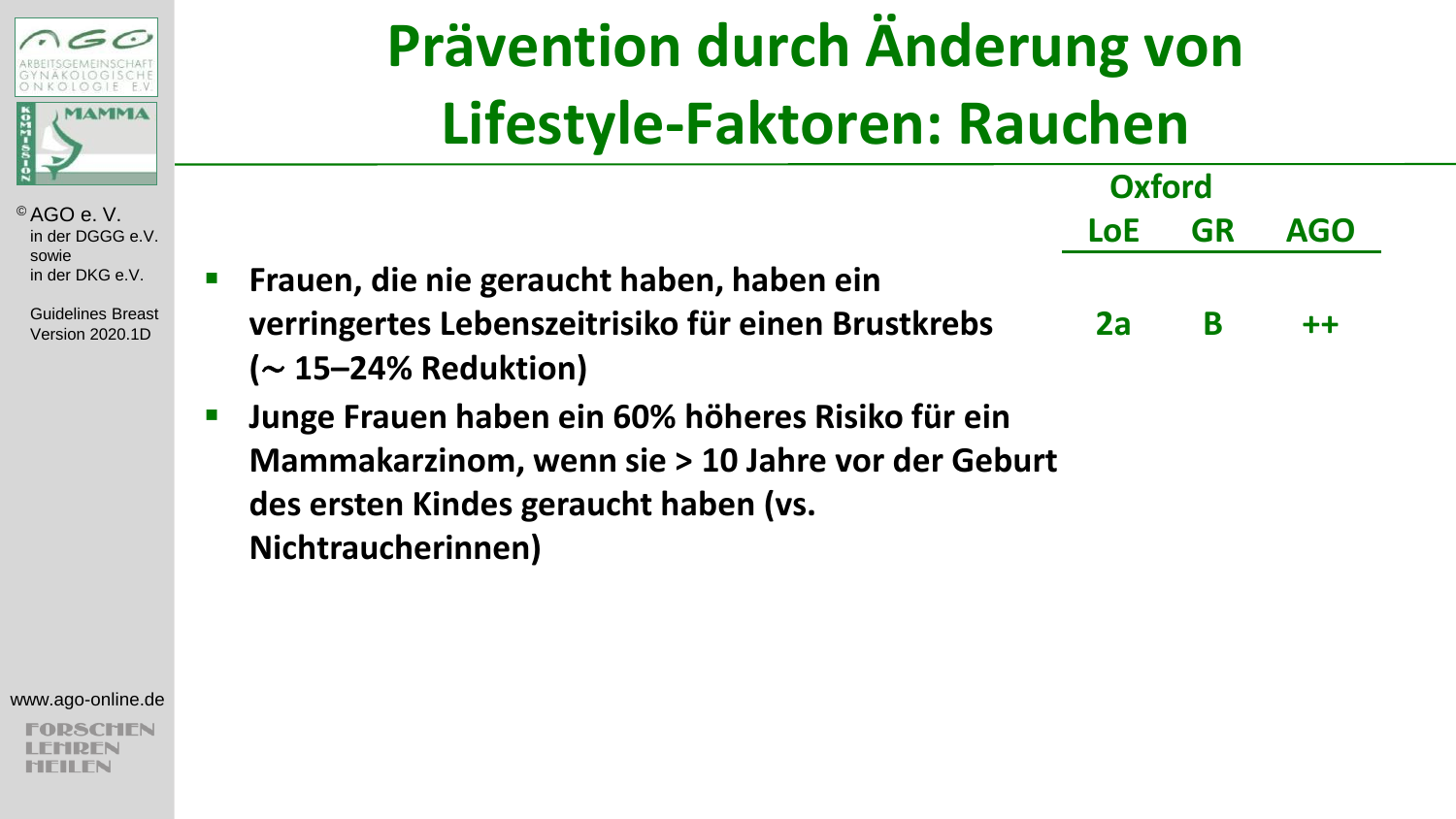

 Guidelines Breast Version 2020.1D



www.ago-online.de

### **Smoking and risk of breast cancer in the Generations Study cohort**

Jones, M.E.:Breast Cancer Res. 2017 Nov 22;19(1):118. doi: 10.1186/s13058-017-0908-4.

**102,927 women recruited 2003–2013**

**average of 7.7 years of follow-up**

**The HR (reference group was never smokers) was 1.14 (95% CI 1.03–1.25;** *P***= 0.010) for ever smokers, 1.24 (95% CI 1.08–1.43;** *P***= 0.002) for starting smoking at ages < 17 years 1.23 (1.07–1.41;** *P***= 0.004) for starting smoking 1–4 years after menarche**

**Women with a family history of breast cancer (ever vs never smokers HR 1.35; 95% CI 1.12–1.62;** *P***= 0.002) had a significantly larger HR … than women without (ever smoker vs never smoker HR 1.07; 95% CI 0.96–1.20;** *P***= 0.22).**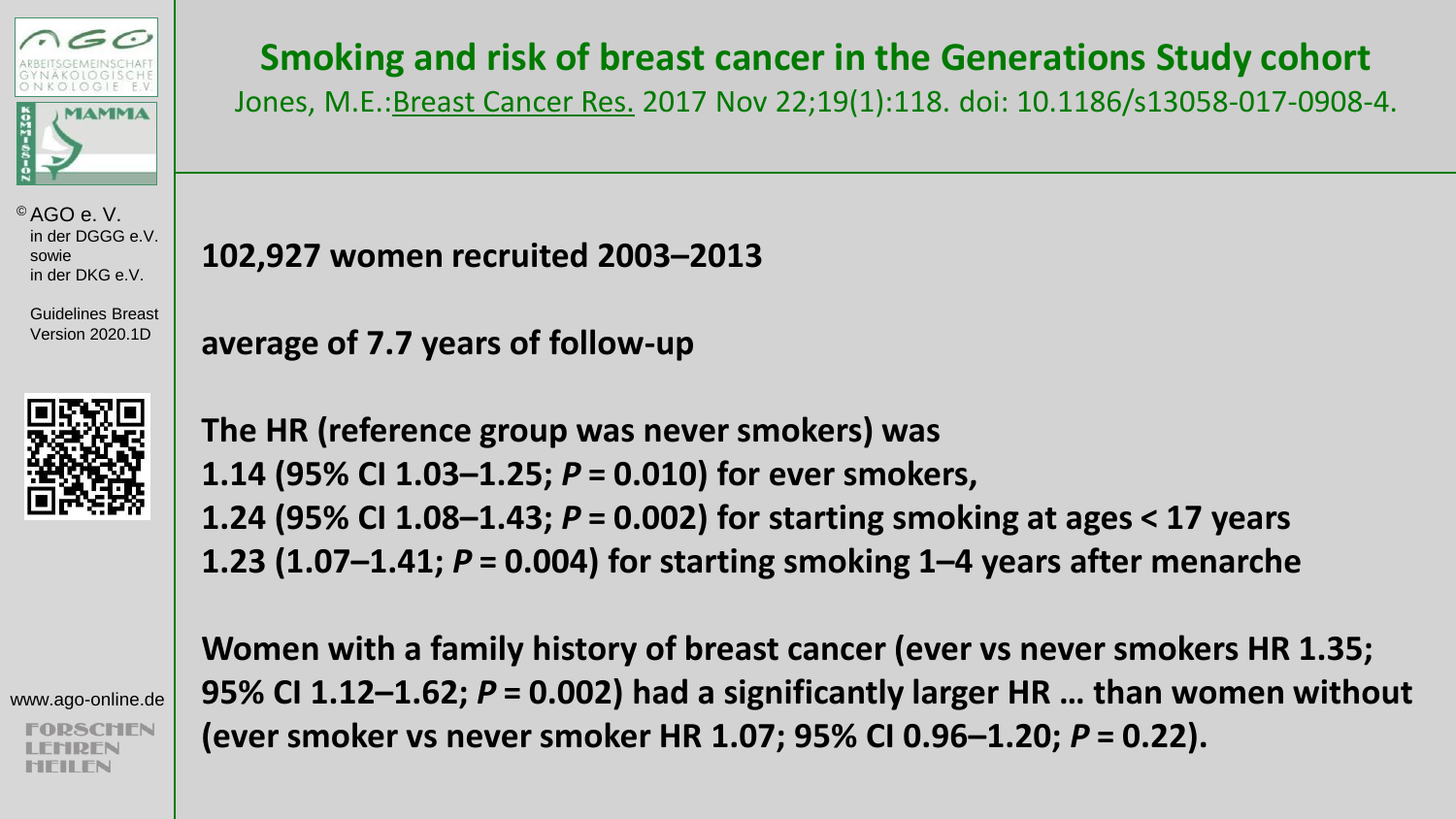

 Guidelines Breast Version 2020.1D

## **Prävention durch Änderung von Lifestyle-Faktoren: Körperliche Aktivität**

|                                                   | <b>Oxford</b> |            |  |
|---------------------------------------------------|---------------|------------|--|
|                                                   | LoE GR        | <b>AGO</b> |  |
| <b>Körperliche Aktivität</b>                      | $2a^{(-)}$ R  | $++$       |  |
| Metabolisches Equivalent zu 3–5 Std. Spaziergänge |               |            |  |

**pro Woche mit moderater Schrittgeschwindigkeit**

Diese Effekte gelten auch für BRCA1/2-Mutationsträgerinnen und für Frauen mit erhöhtem familiärem Risiko.

www.ago-online.de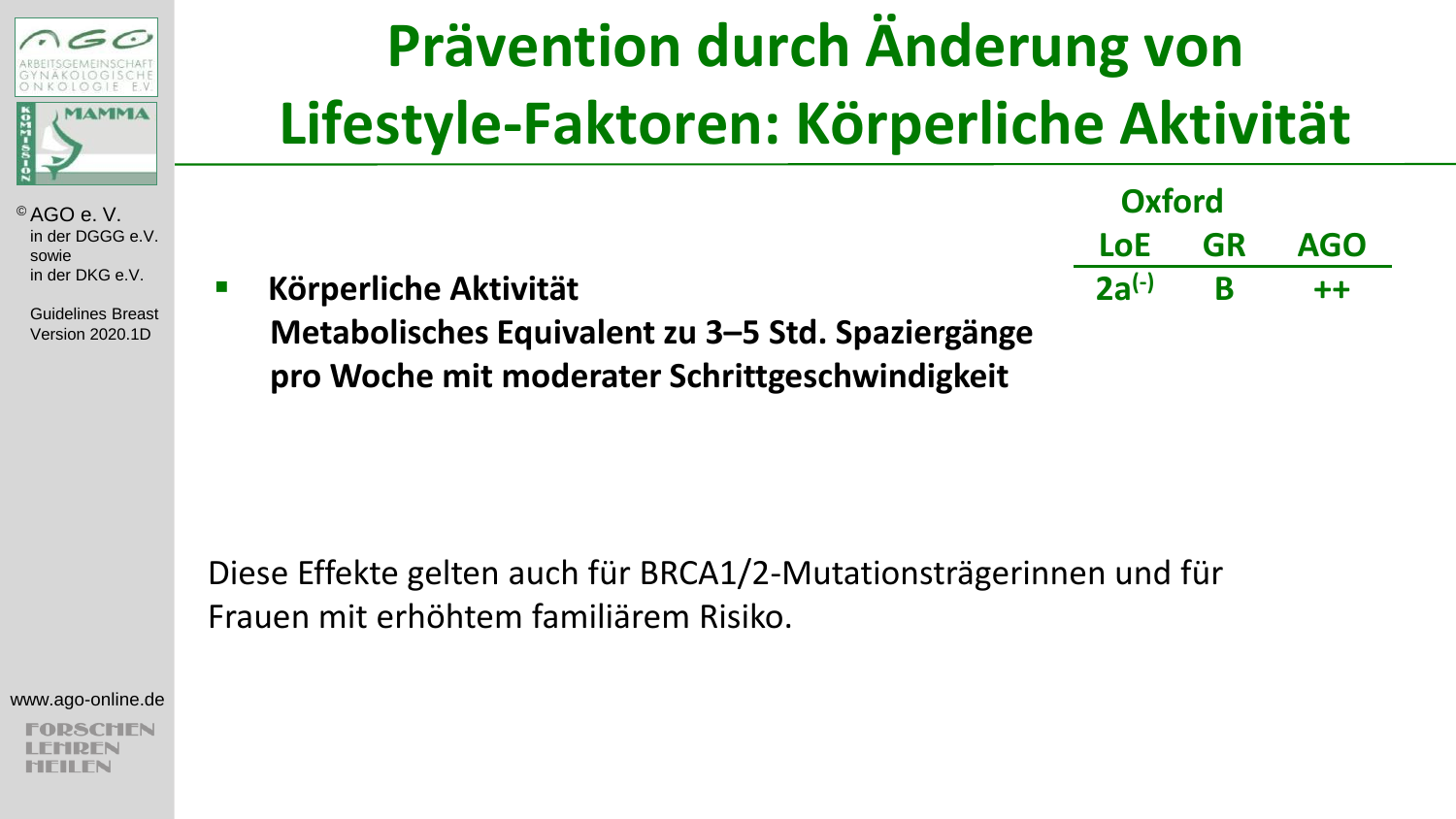

> Guidelines Breast Version 2020.1D

#### **Recreational Physical Activity Is Associated with Reduced Breast Cancer Risk in Adult Women at High Risk for Breast Cancer: A Cohort Study of Women Selected for Familial and Genetic Risk.**

Kehm RD et al.: Cancer Res. 2020 Jan 1;80(1):116-125. doi: 10.1158/0008-5472.CAN-19-1847. Epub 2019 Oct 2.

- **Prospective cohort study**
- **N=15550, women with fam. Hx of breast cancer**
- **multiplicative interactions of physical activity with predicted absolute breast cancer familial risk based on pedigree data and with BRCA1 and BRCA2 mutation status**
- **Higher physical activity => 20% reduction of breast cancer incidence**
- **(HR0.80, CI 0.68-0.93), independent of BRCA-status or pedigree risk**

www.ago-online.de

SCHEN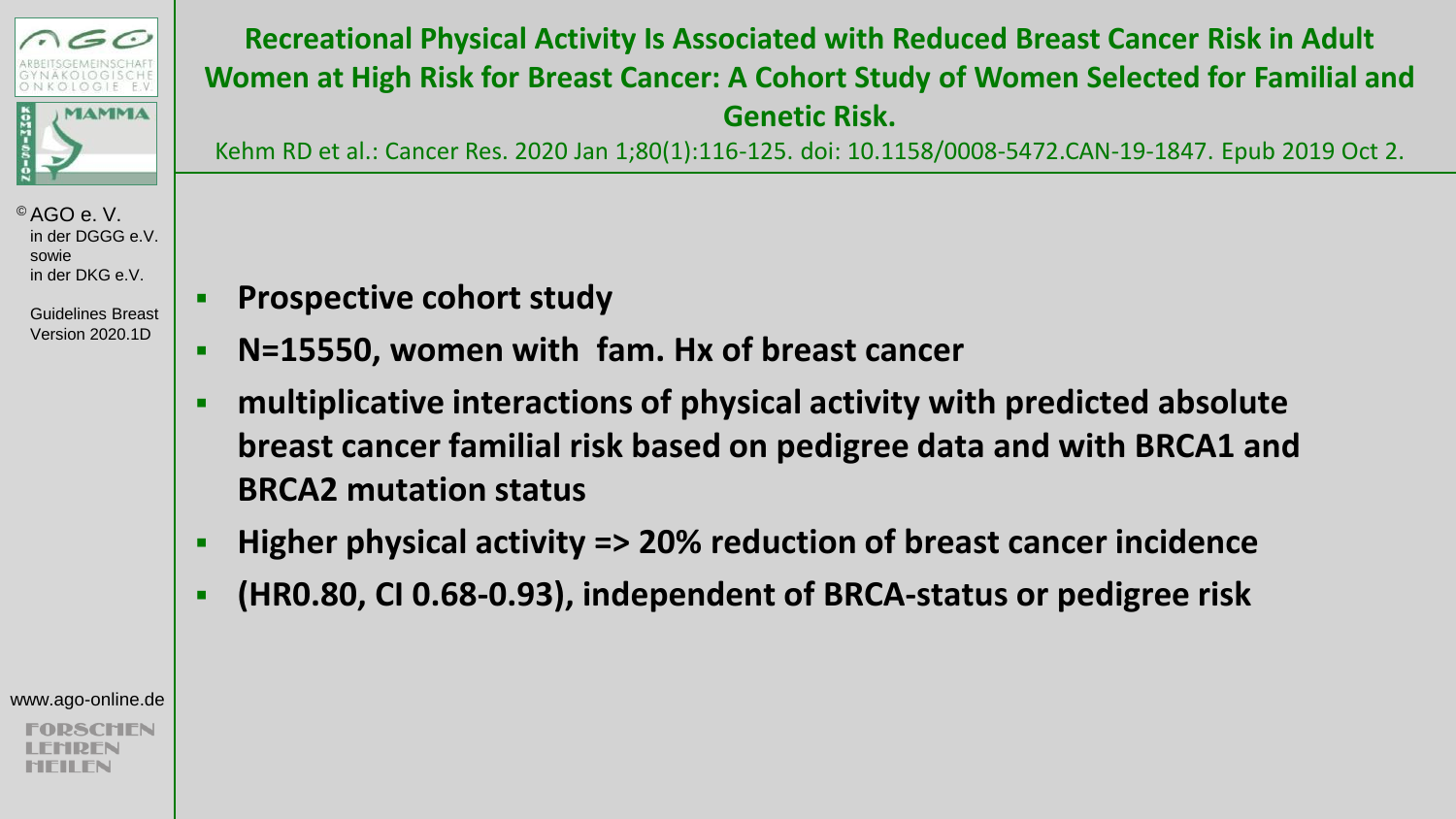

> Guidelines Breas Version 2020.1D

## **Prävention durch Lifestyle-Faktoren: Hormontherapie in der Postmenopause**

|                                                               | Oxford         |           |            |
|---------------------------------------------------------------|----------------|-----------|------------|
|                                                               | LoE            | <b>GR</b> | <b>AGO</b> |
| Vermeidung von Hormontherapie                                 |                |           |            |
| in der Postmenopause                                          |                |           |            |
| Vermeidung von Östrogen-/Gestagen-Kombinat.<br>$\blacksquare$ | 1 <sub>b</sub> | A         |            |
| Vermeidung von alleiniger Östrogentherapie<br>$\blacksquare$  |                |           |            |
| (kein erhöhtes, evt. sogar verringertes Brustkrebsrisiko bei  | 1 <sub>b</sub> |           | $+/-$      |
| alleiniger Östrogentherapie, aber erhöhtes EM Ca Risiko)      |                |           |            |

www.ago-online.de

**SCHEN** DFN II FN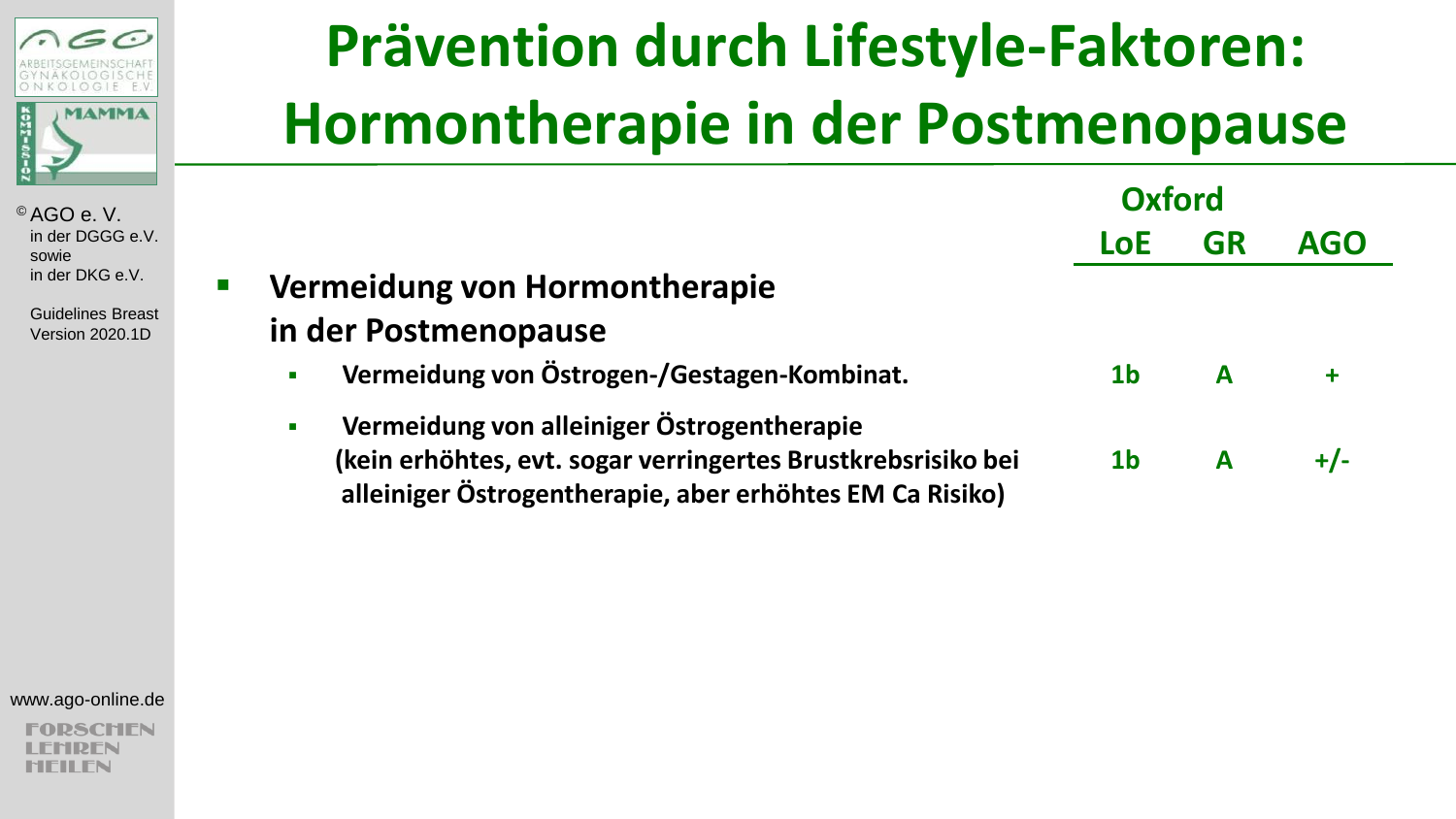

 Guidelines Breast Version 2020.1D

**Epigenome-wide association study for lifetime estrogen exposure identifies an epigenetic signature associated with breast cancer risk.**  Johansson A et al.: Clin Epigenetics. 2019 Apr 30;11(1):66.

epidemiological data from EPIC-Italy (n = 31,864) Study: estimated lifetime estrogen exposure

Method: epigenome-wide association study, blood DNA samples, N=216 , and 440 healthy controls

Results: an estimated 5% increase in breast cancer risk per 1-year longer ELEE  $(OR = 1.05, 95\% \text{ CI } 1.04 - 1.07, P = 3 \times 10 - 12)$  in EPIC-Italy. 694 CpG sites were associated with ELEE (FDR  $Q < 0.05$ )

www.ago-online.de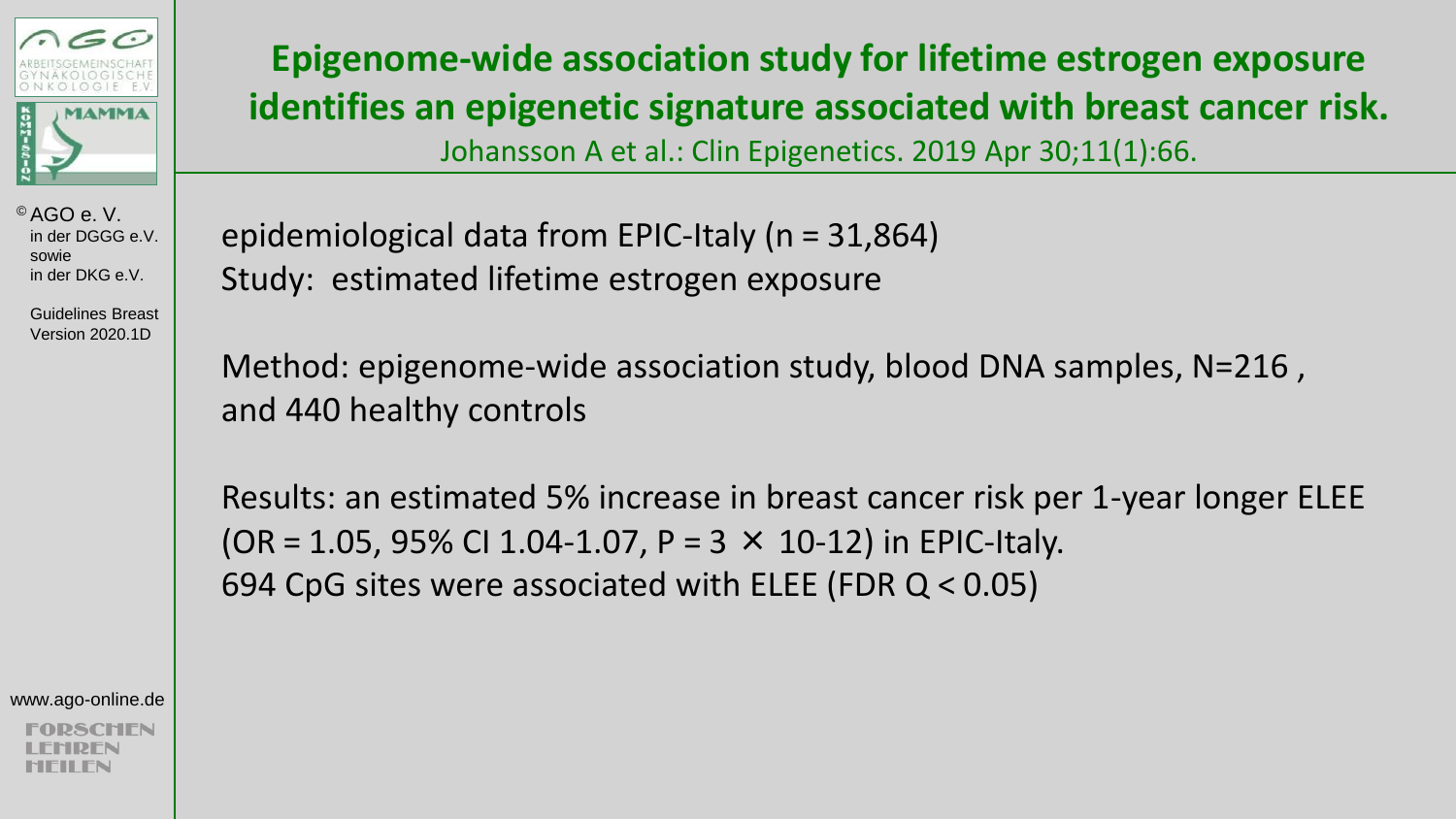



 Guidelines Breast Version 2020.1D

| www.ago-online.de |  |
|-------------------|--|
|-------------------|--|

### **Hormones in Postmenopausal Patients**

|                                                               | N                                                                      | $MC-RR$ (95%CI)                  | <b>Further information</b>                                                                                                          |
|---------------------------------------------------------------|------------------------------------------------------------------------|----------------------------------|-------------------------------------------------------------------------------------------------------------------------------------|
| <b>WHI</b><br><b>WHI: JAMA 2002,</b><br><b>JAMA 2017</b>      | $\sim$ 27 000                                                          | 1.3<br>$(1,0-1,6)$               | 1.3 (1.1-1,6) coronary events<br>$1.4(1,1-1,9)$ insults<br>$2.1$ (1,4-3,3) pulmonary embolism<br>2.1 (1,5-2,9) deep vein thrombosis |
| <b>HERS</b><br>Hulley S: JAMA 2002                            | l 2763<br><b>RCT, med. 4.1 J</b><br><b>II 2321</b><br>open-label, 2.7J | 1.2<br>$(0.95 - 1.5)$            | med. age 67 J<br>no secondary prevention<br>side effects as comp. to WHI + cholcystectomy7                                          |
| <b>Million</b><br><b>Women</b><br><b>Beral V: Lancet 2003</b> | 1.084 110<br>$\sim$ 50% HRT<br>4.1 J. follow-up                        | 1.66<br>$(1.6-1.8)$              | EPC > E<br>mode of applic. not relevant<br>duration $>$ 5 yrs.<br>Tibolon RR 1.45 (1.2-1.7)                                         |
| <b>EPIC</b><br>Int J Cancer 2010                              | 1.153 747<br>person-years                                              | $1.4(1.2-1.6)$<br>$1.8(1.4-2.2)$ | E-Mono<br>EPC > E                                                                                                                   |
| <b>Metaanalyse</b><br>Nelson HD: JAMA 2002                    | <b>16 Studies</b>                                                      | $1.21 - 1.40$                    | side effects as compared to WHI +                                                                                                   |

**Chlebowski et al., Climacteric 2015, 18:336-8 Chlebowski et al., J Natl Compr Canc Netw 2015, 13:917-24 Manson JE et al., JAMA 2017; 318: 927-938**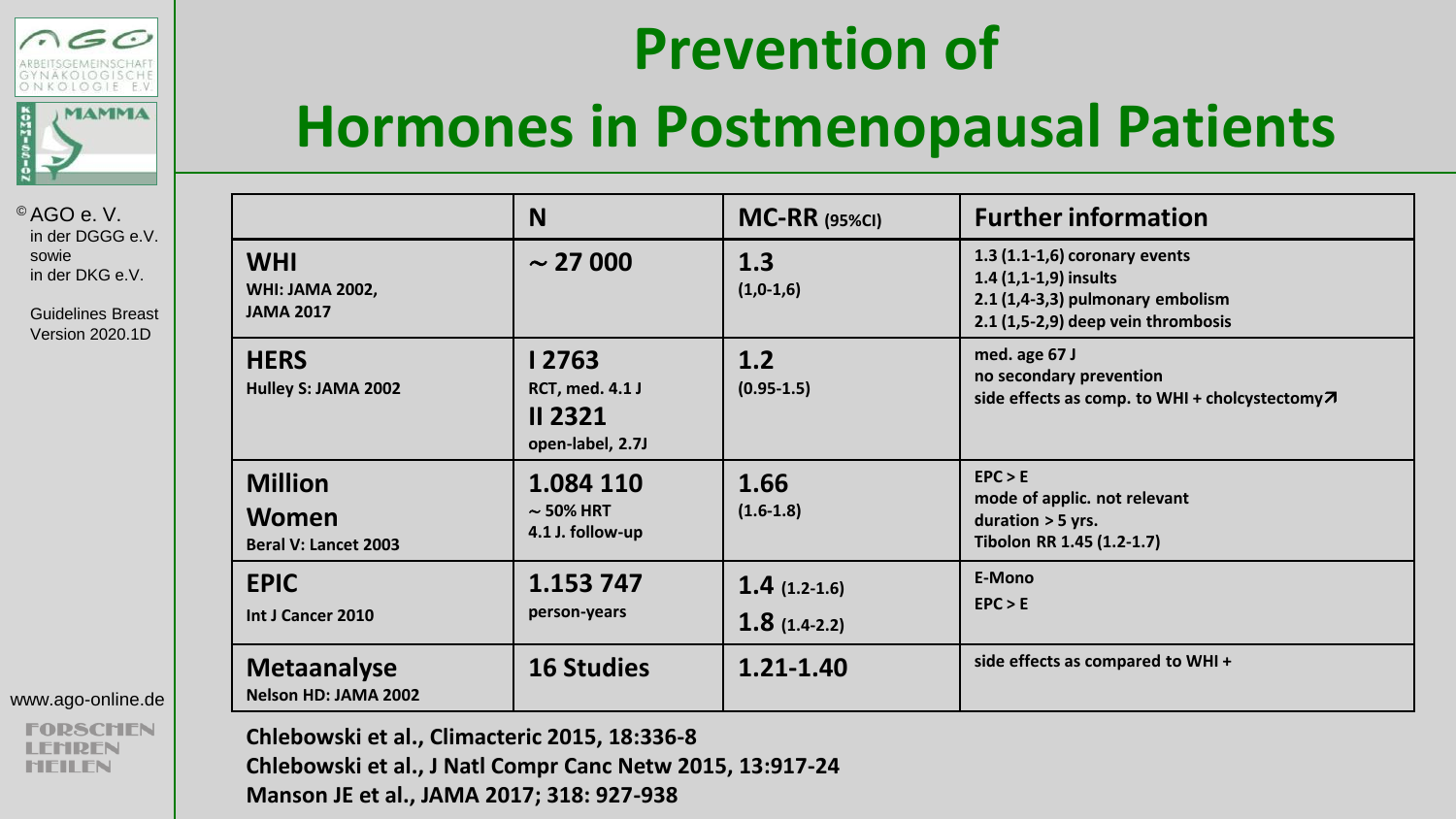

 Guidelines Breast Version 2020.1D

### **Prevention of Hormones (EGC) in Postmenopausal Patients**

|                                 | N                | <b>MC-RR (95% CI)</b>    | <b>Further statements</b> |
|---------------------------------|------------------|--------------------------|---------------------------|
| <b>CLEAR-study (NSW)</b>        | 1236 BC<br>cases | 2.09<br>$(1, 57 - 2.78)$ | current user              |
| Case-Control-Study,             |                  | 1.03<br>$(0.82 - 1.28)$  | past user                 |
| retrospect.<br><b>Australia</b> |                  | 2.62<br>$(1.56 - 4.38)$  | E/P combination           |
|                                 |                  | 1.80<br>$(1.21 - 2.68)$  | E only                    |

www.ago-online.de

**2SCHEN** IDFN MFII FN

**Salagame et al., Int J Cancer. 2016;138(8):1905-14**